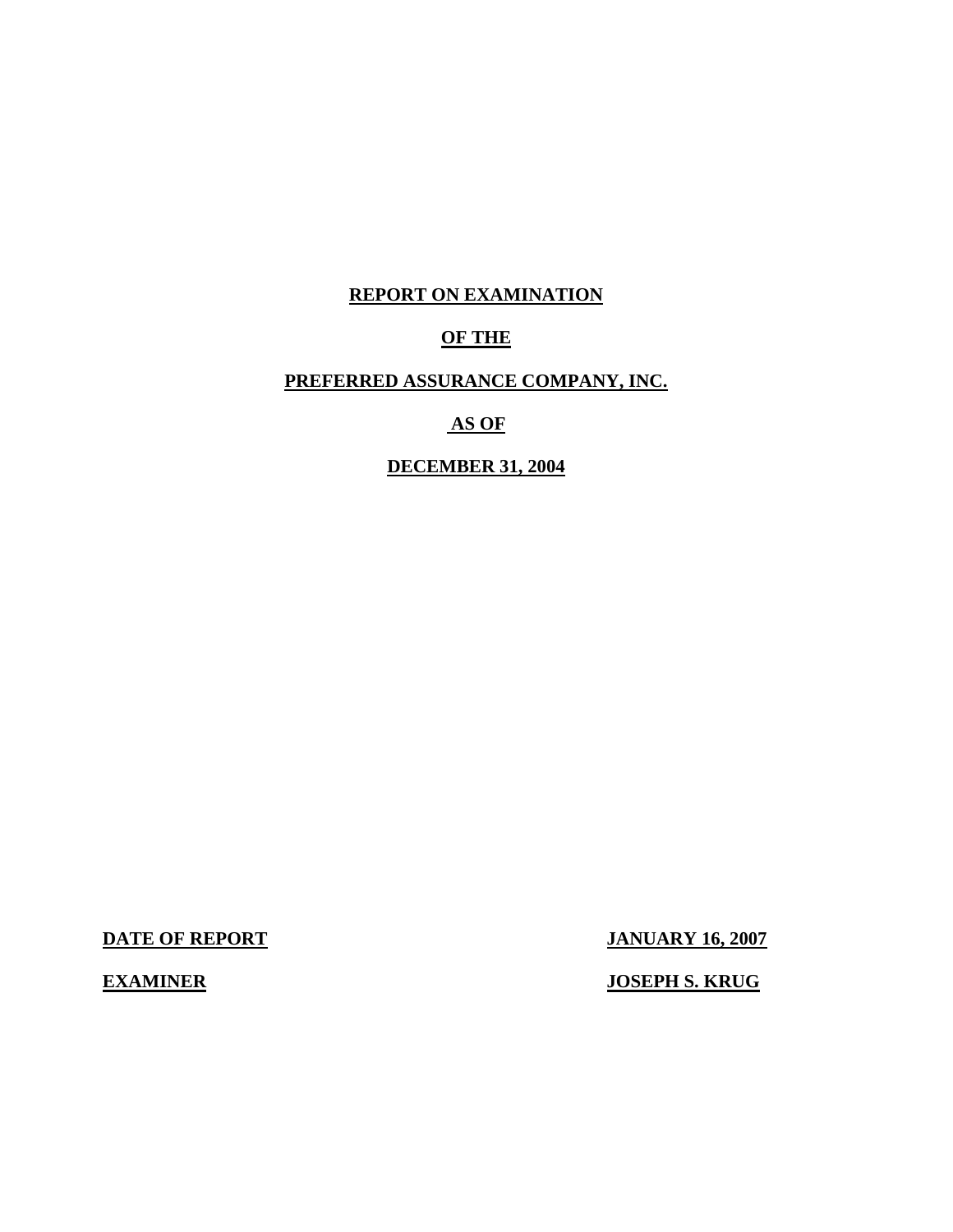## **TABLE OF CONTENTS**

## **ITEM NO.**

## **PAGE NO.**

| 1. | Scope of examination                        |                                                                                                                                                             | $\overline{2}$                               |
|----|---------------------------------------------|-------------------------------------------------------------------------------------------------------------------------------------------------------------|----------------------------------------------|
| 2. | Executive summary                           |                                                                                                                                                             | 3                                            |
| 3. |                                             | Description of Plan                                                                                                                                         | 3                                            |
|    | А.<br><b>B.</b><br>C.<br>D.<br>Ε.<br>F.     | Management<br>Territory and plan of operation<br>Reinsurance<br>Holding company system<br>Significant operating ratios<br>Administrative services agreement | $\overline{4}$<br>11<br>12<br>14<br>16<br>17 |
| 4. |                                             | <b>Financial statements</b>                                                                                                                                 | 19                                           |
|    | A.<br><b>B.</b><br>C.                       | <b>Balance</b> sheet<br>Statement of revenues and expenses<br>Reconciliation of capital and surplus                                                         | 19<br>21<br>22                               |
| 5. | Claims unpaid                               |                                                                                                                                                             | 23                                           |
| 6. | Market conduct activities                   |                                                                                                                                                             | 23                                           |
| 7. | Compliance with prior report on examination |                                                                                                                                                             | 30                                           |
| 8. | Summary of comments and recommendations     |                                                                                                                                                             | 31                                           |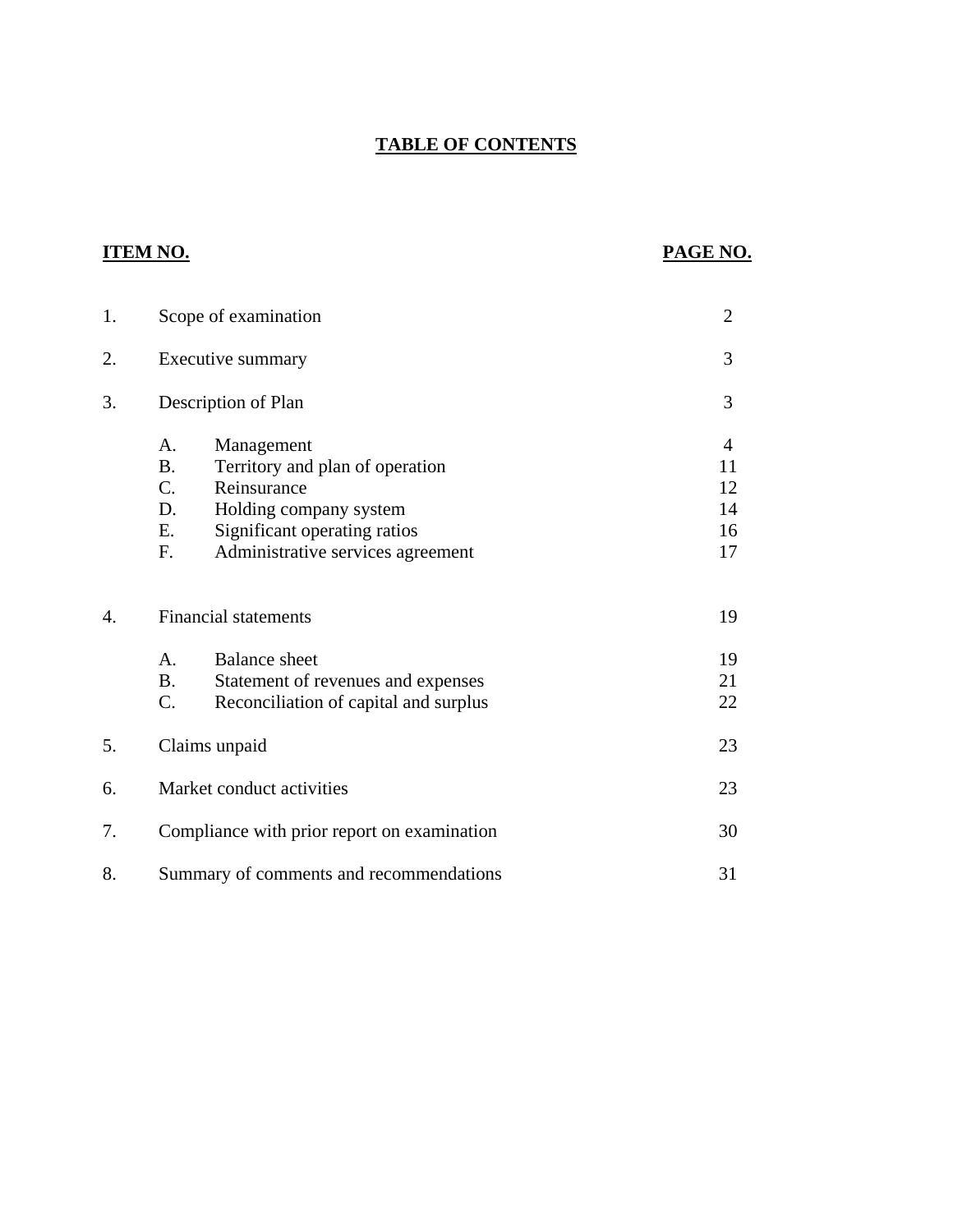

STATE OF NEW YORK INSURANCE DEPARTMENT 25 BEAVER STREET NEW YORK, NEW YORK 10004

Governor

Eliot Spitzer Eric R. Dinallo Acting Superintendent

January 16, 2007

Honorable Eric R. Dinallo Acting Superintendent of Insurance Albany, New York 12257

Sir:

Pursuant to the provisions of the New York Insurance Law and acting in compliance with the instructions contained in Appointment Number 22360, dated May 3, 2005, annexed hereto, I have made an examination into the financial condition and affairs of Preferred Assurance Company, Inc, a not-for-profit corporation, licensed under Article 43 of the New York Insurance Law as of December 31, 2004 and submit the following report;

The examination was conducted at the Plan's home office located at 259 Monroe Avenue, Rochester, New York 14607.

Whenever the terms "Plan" or "PAC" appear in this report, they refer to Preferred Assurance Company, Inc.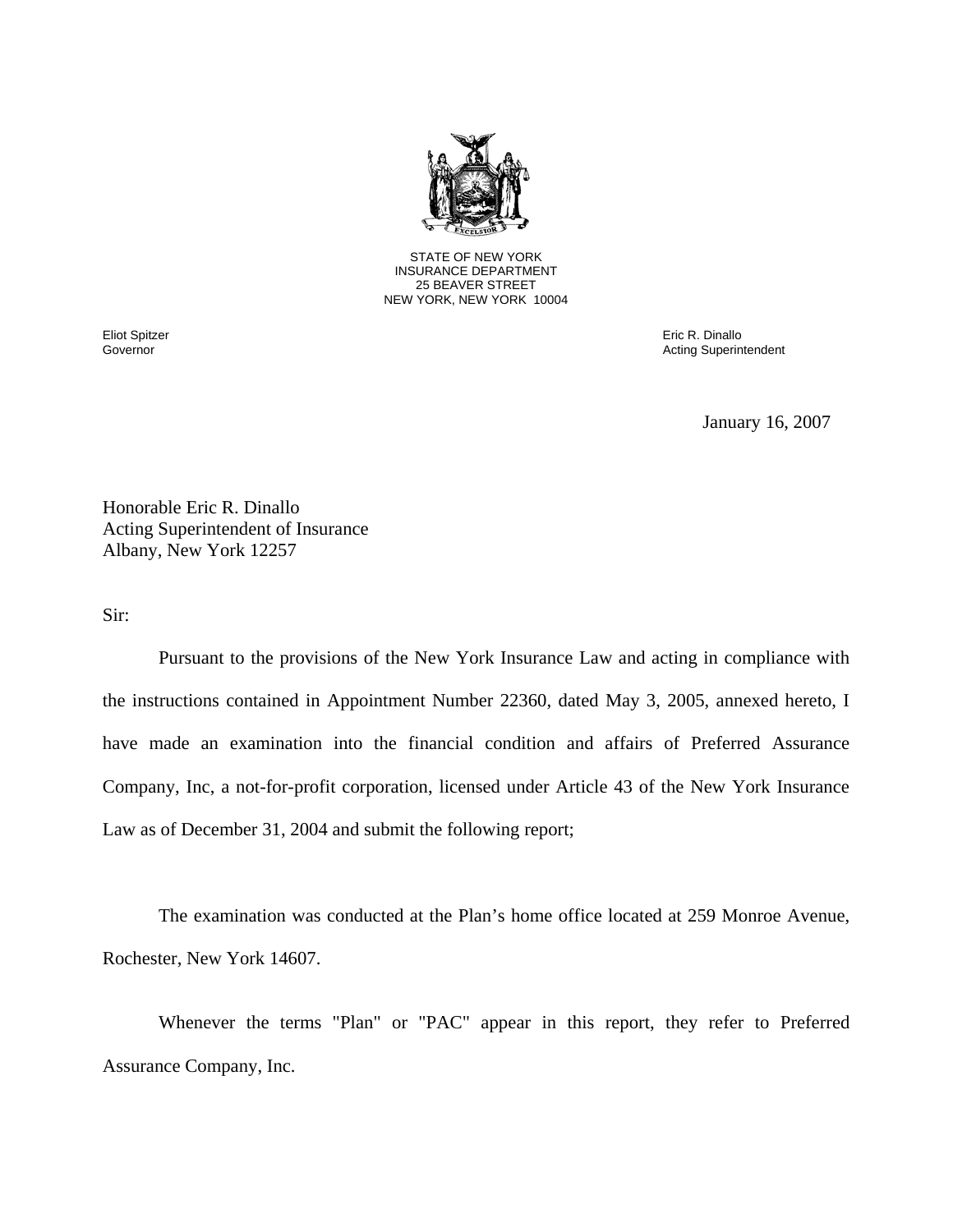#### **1. SCOPE OF EXAMINATION**

The Plan was previously examined as of December 31, 2000. This examination covered the period from January 1, 2001 through December 31, 2004. Transactions subsequent to the date of examination were reviewed where deemed appropriate by the examiner.

The examination comprised a complete verification of assets and liabilities as of December 31, 2004, a review of income and disbursements deemed necessary to accomplish such verification and utilized, to the extent considered appropriate, work preformed by the Plan's independent certified public accountants. A review or audit was also made of the following items:

> History of the Plan Management and control Corporate records Fidelity bonds and other insurance Employee relations and welfare Territory and plan of operation Accounts and records Reinsurance Growth of the Plan Market conduct activities

A review was also made to ascertain what action was taken by the Plan with regard to comments in the prior report on examination. This report on examination is confined to financial statements and comments on those matters that involve departures from laws, regulations or rules, or which are deemed to require explanation or description.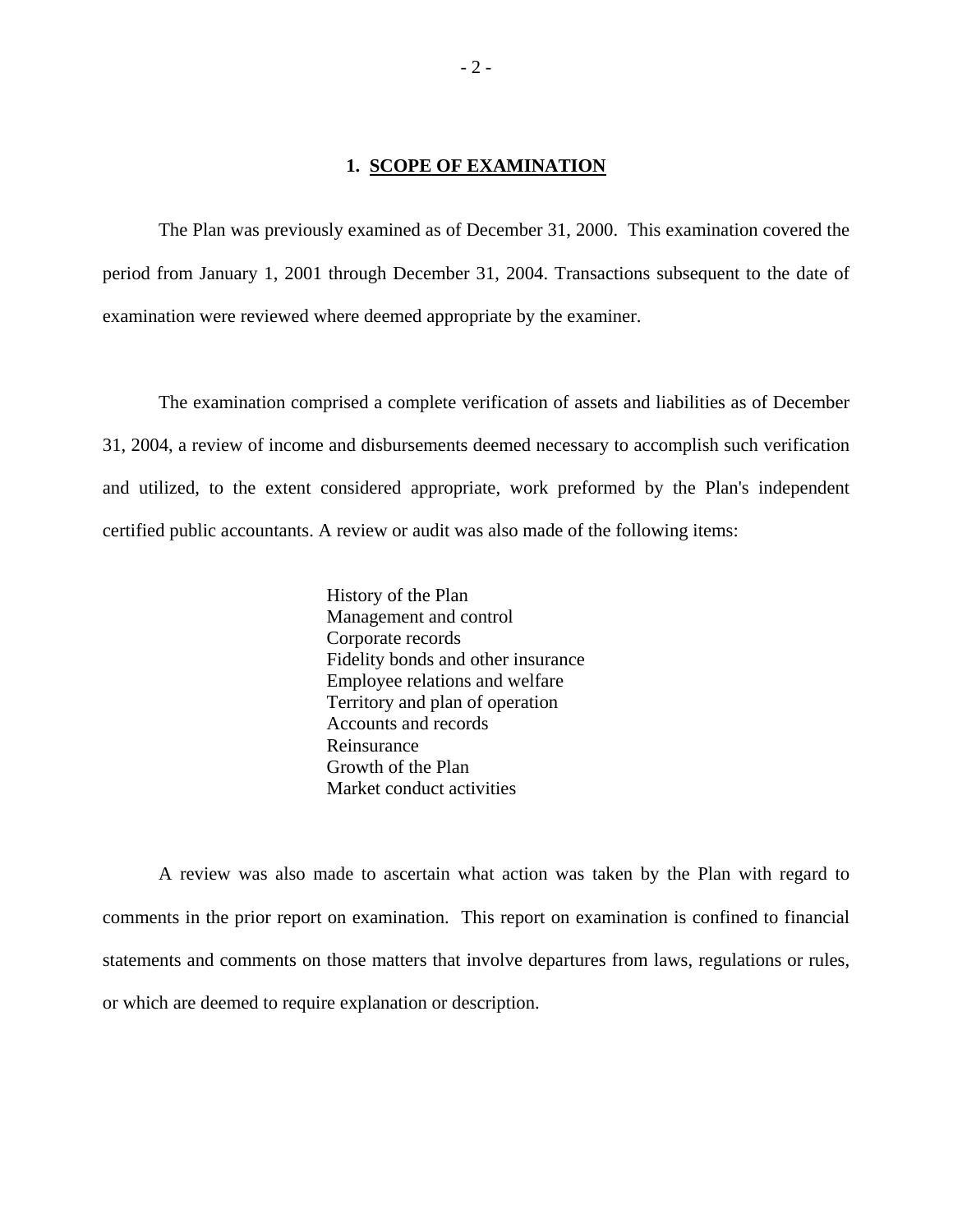#### **2. EXECUTIVE SUMMARY**

The results of this examination revealed certain operational deficiencies during the examination period. The most significant findings of this examination include the following:

- The Plan did not set up a system of staggered terms for board members.
- The Plan entered into contracts with is officers that contain evergreen clauses that are in violation of Section 4312(b) of the New York Insurance Law.
- The Plan failed to comply with the requirements of Section 3224-a of the New York Insurance Law and make appropriate payment of all claims within the forty-five (45) day period provided by the aforementioned section of the Insurance Law, where there is not an appropriate reason for delay in payment as specified in Section 3224-a(a) and (b) of the New York Insurance Law.
- The Plan failed to pay appropriate interest in those instances where the interest calculated pursuant to Section 3224-a(c) of the New York Insurance Law is \$2.00 or more and where there is not an appropriate reason for delay in payment as specified in Sections 3224-a(a) and (b) of the New York Insurance Law.

#### **3. DESCRIPTION OF PLAN**

Preferred Assurance Company was incorporated under Section 402 of the Not-For-Profit Corporation Law on June 2, 1992. A license to do business within New York State as a non-profit Health Service Corporation pursuant to the provisions of Article 43 of the New York Insurance Law was obtained on August 6, 1992. The Plan commenced the issuance of insurance contracts early in 1993.

The Plan is a membership corporation as defined in the not-for-profit corporation law. Pursuant to Article I of its by-laws the Plan has one member only, which is Preferred Care, Inc.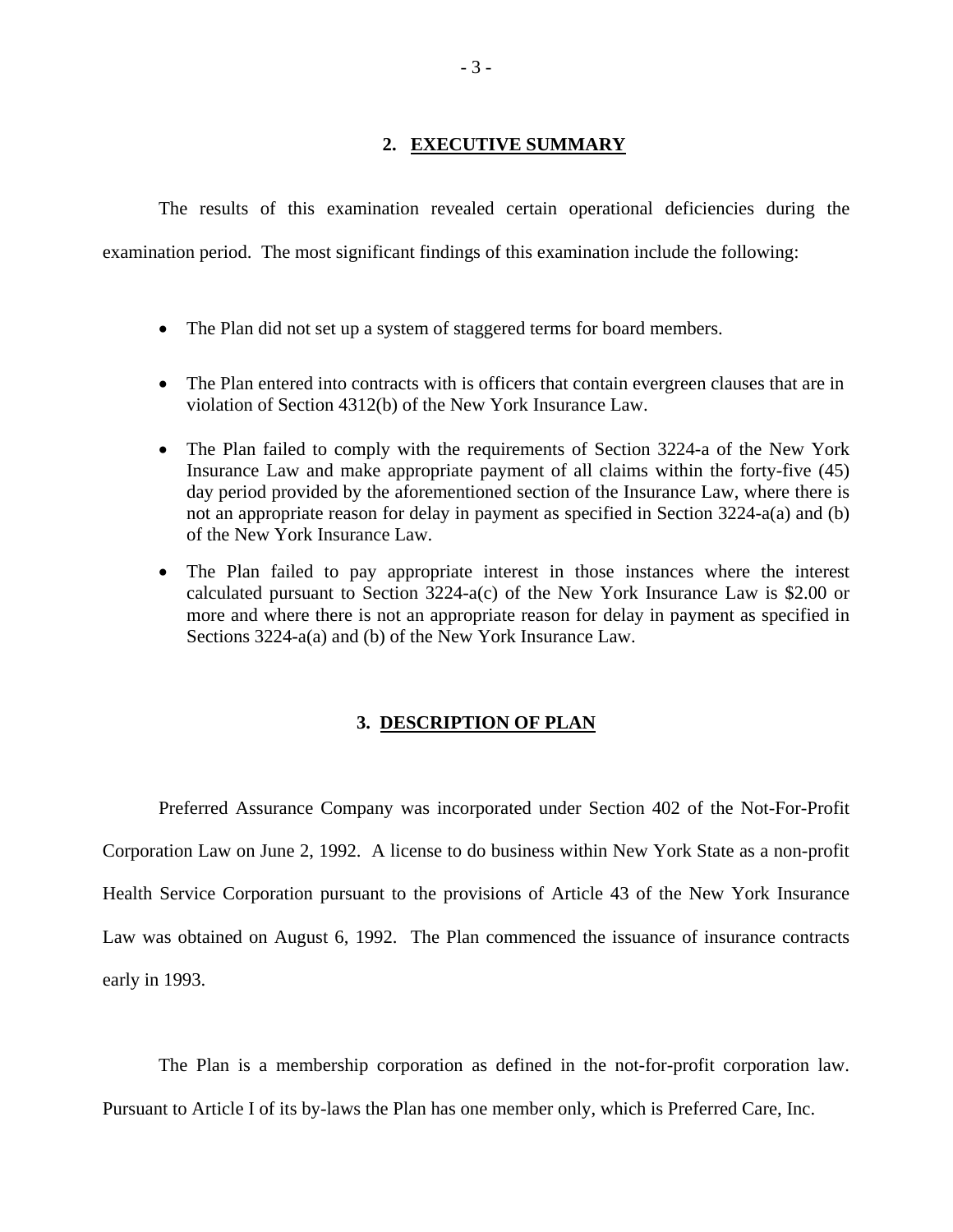#### **A. Management**

The by-laws of the Plan provide for management to be vested in a Board of Directors to consist of not less than four directors. The exact number of directors shall be determined from time to time by a resolution of a majority of the directors of the Corporation. In the event of a vacancy on the Board of Directors, a new director shall be appointed to fill such vacancy for the balance of the term by a majority vote of the remaining directors.

 one-third of the directors shall expire each year. Until a system of staggered terms is established, The by-laws of the Plan provide that directors shall be elected for a term of three years and that the board, by resolution, may stagger the terms of directors so as to provide that the terms of all directors shall serve a term of one year.

During the period under review, directors were elected to one-year terms. As noted in the previous report on examination, a system of staggered terms for the Plan's directors has not been established.

It is once again recommended that the Plan set up a system of staggered terms for its directors.

As of December 31, 2004, the board of directors was comprised of eight (8) members as set forth below: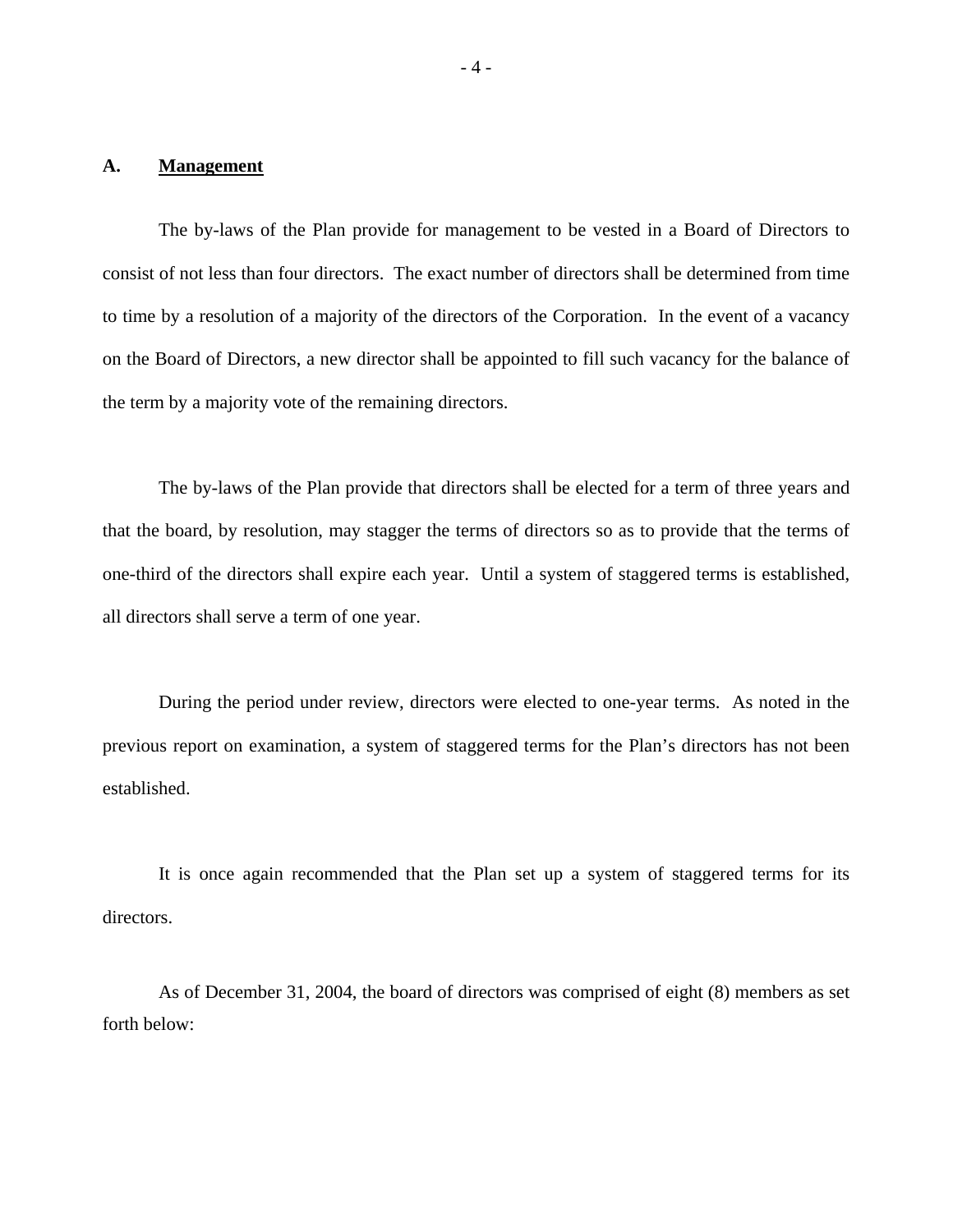# Public Representatives Gary Bonadona Webster, NY Rochester, Rochester, NY Director, Rochester Regional Joint Board, UNITE HERE, AFL-CIO, CLC Rochester, NY Manager, Human Resources,

Michael Copeland Rochester, NY

Anthony M. Constanza Webster, NY

William Reddy Rochester, NY

Wilfred J. Schrouder Penn Yan, NY

Gerald E. VanStrydonck Fairport, NY

Treasurer & Chief Operating Officer, Veterans' Outreach Center, Inc., Rochester, NY

Retired

Retired

Sigma Marketing Group, Rochester, NY

Alstom Signaling, Inc.

Rochester, NY

Officer-Employee

 John Urban Rochester, NY President and Chief Financial Officer, RAHMO, Rochester, NY

#### **Name and Residence Principal Business Affiliation**

Provider Representative

Tammi, Schlotzhauer, MD Rochester, NY

Physician, Rheumatology Associates of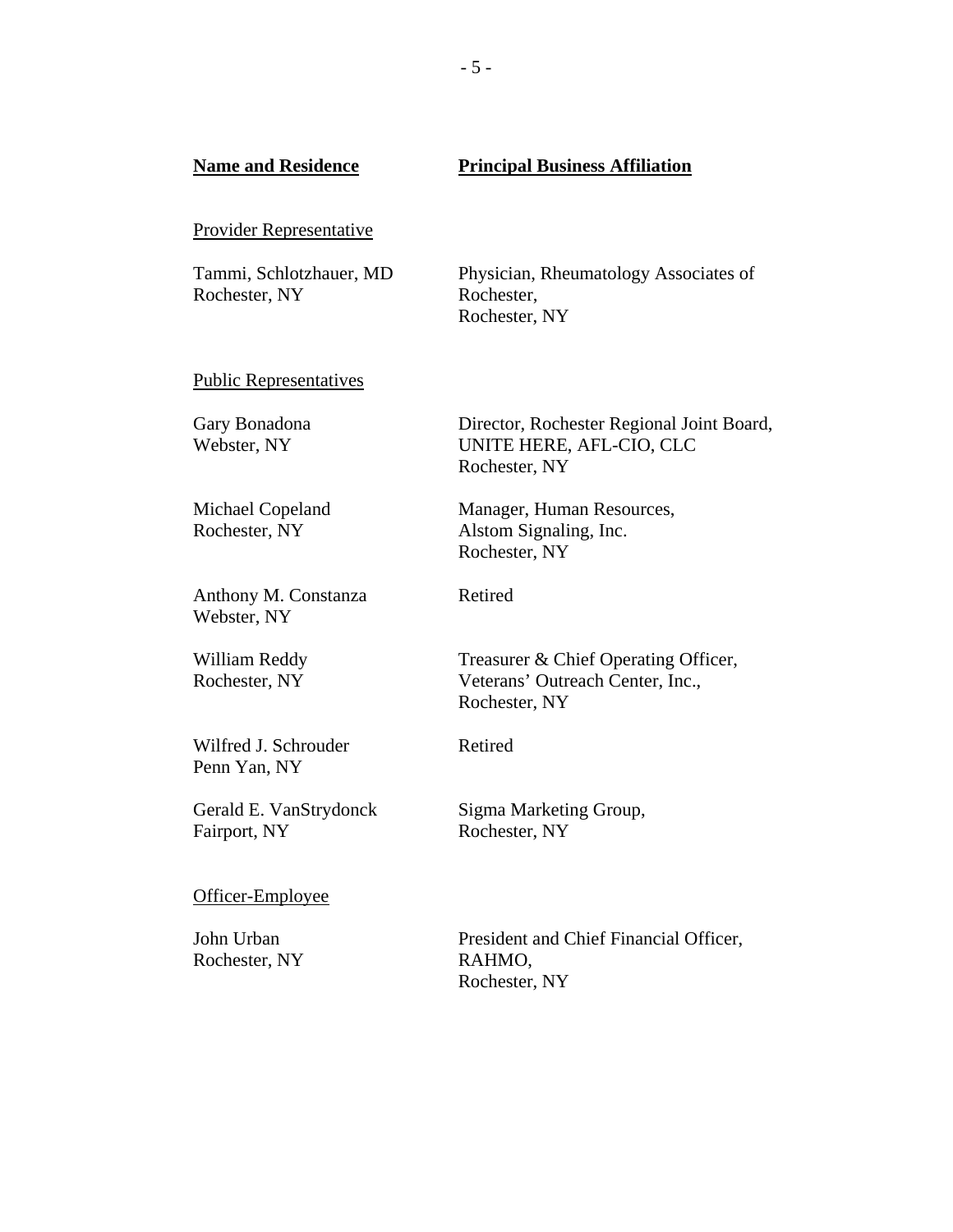As evidenced by the above table, the composition of the board of directors is not in compliance with the requirements for public and member representatives as set forth in Section  $4301(k)(1)(A)$  and (B) of the New York Insurance Law directors which states in part,

> $f(x)(1)$  The board of directors of each health service, hospital service or medical expense indemnity corporation subject to this article shall be composed of persons who are representative of the member hospitals or licensed medical professionals of such corporation, persons covered under its contracts and the general public….

> (A) one-half in number, as nearly as possible, shall be persons covered under a contract or contracts issued by such health service, hospital service or medical expense indemnity corporation, and who are generally representative of broad segments of such covered persons, and

> (B) one-half in number, as nearly as possible, shall be persons whose background and experience indicate that they are qualified to act in the broad public interest, whether or not they are persons covered under a contract or contracts issued by such health service, hospital service or medical expense indemnity corporation."

It is recommended that the Plan re-structure its board of directors so that its public and member representatives are composed in equal number in compliance with Section  $4301(k)(1)(A)$ and (B) of the New York Insurance Law.

It should be noted that subsequent to the affiliation with MVP Health Plan, Inc. the board members for PAC remained the same.

The board meets at times as fixed by the board of directors or at special meetings as may be called by the Chairperson or by any two of the board members.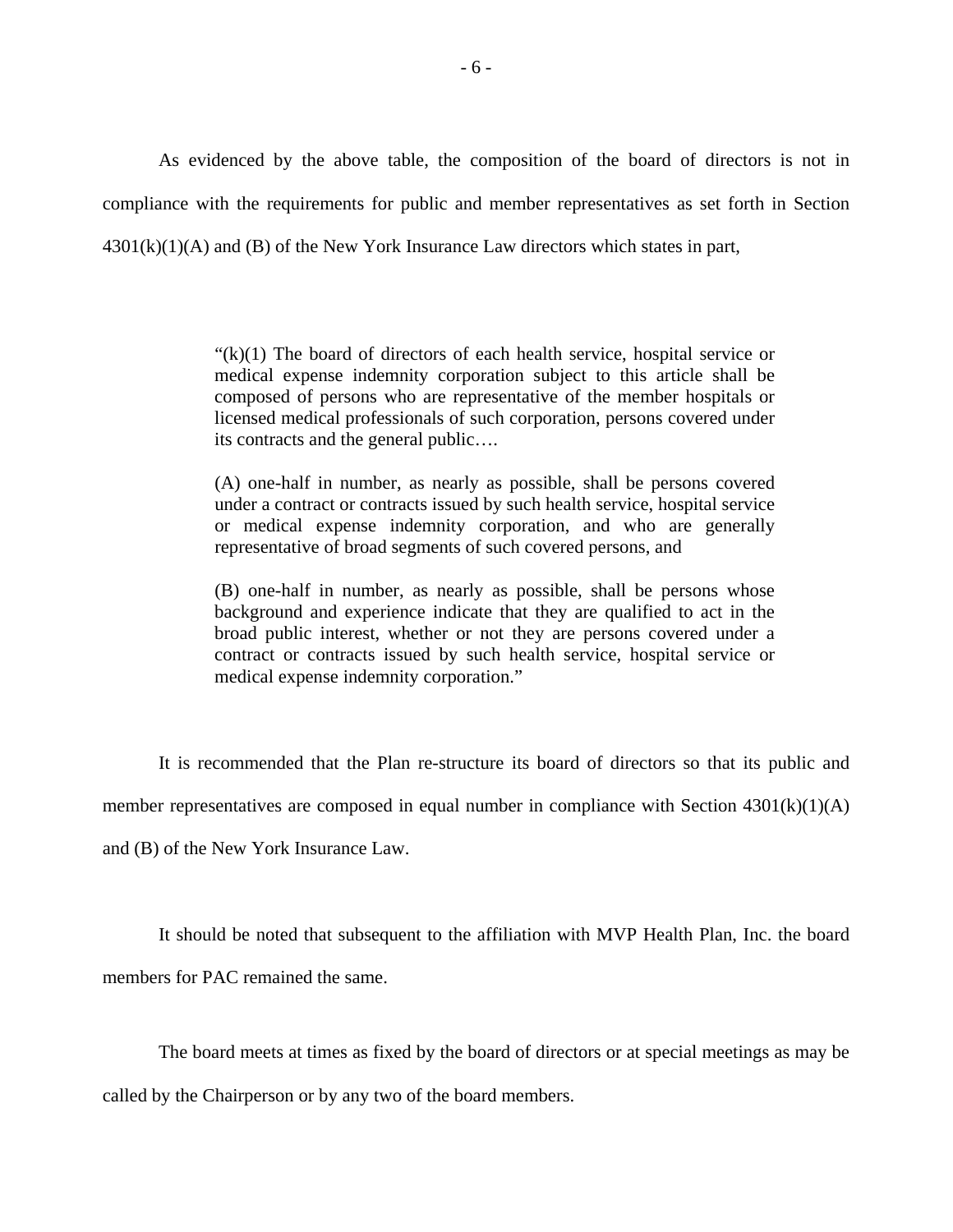The minutes of all of the Board of Directors' meetings and committees thereof held during the examination period were reviewed. The review indicated that all meetings were well attended.

The Plan's principal salaried officers as of December 31, 2004 were as follows:

| Name                | Title            |
|---------------------|------------------|
| John Urban          | President        |
| <b>Thomas Combs</b> | <b>Treasurer</b> |
| Robert Oppenheimer* | Secretary        |

\* indicates non-salaried officer

#### Affiliation with MVP Health Plan, Inc.

On January 6, 2006, Preferred Care, Inc. became affiliated with MVP Health Plan, Inc. ("MVP"), a tax-exempt New York State not-for-profit corporation and Health Maintenance Organization licensed pursuant to Article 44 of the New York State Public Health Law. Under the terms of the agreement, Preferred Care, Inc. and MVP reorganized their respective enterprises under a holding company structure, with MVP HealthCare, Inc. (formally Preferred Care, Inc.) as the ultimate holding company (Parent) and the direct or indirect parent company of all of the Preferred Care, Inc. subsidiaries and of MVP and all of its subsidiaries. The Parent funded an independent charitable foundation ("Foundation") with an approximate \$200,000,000 cash payment. The Parent was funded from the proceeds of the \$80,000,000 bank term loan (discussed below) and by cash transfers from RAHMO in the amount of \$107,000,000 and MVP and its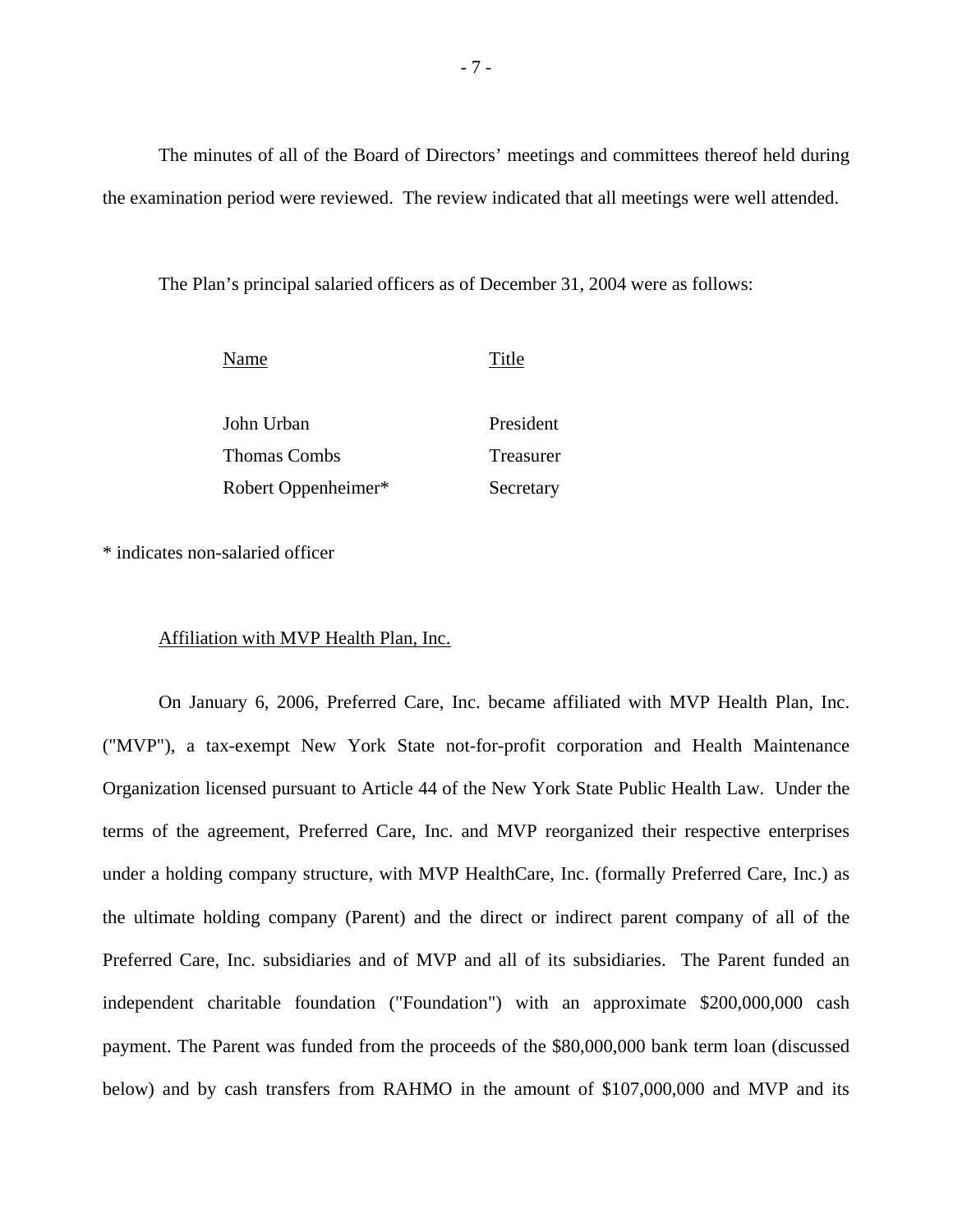subsidiaries in the amount of \$43,500,000. In addition, the Parent is required to contribute an additional amount to the Foundation in the approximate amount of \$27,000,000, which is payable on January 6, 2012. The additional contribution to the Foundation is expected to be funded by the subsidiaries of the Parent.

In connection with the affiliation, the Parent obtained a five year \$80,000,000 bank term loan. Payments of the loan are expected to be funded by the subsidiaries of the Parent. However, pursuant to the New York State Department of Health's approval of the affiliation, dated January 5, 2006, the HMO and any subsidiary of the HMO may not transfer any funds to another entity if such transfer would result in the HMO having a net worth that is less than 12.5% of net premium income for the most recent 12-month period, as of the insurer's most recent filing of the Annual or Quarterly NAIC Health Statement.

#### Evergreen Clause

As discussed in the concurrent Report on Examination for RAHMO as of December 31, 2004, in 2005, RAHMO paid John Urban, its President and Chief Executive Officer, \$2.55 million in compensation, including a bonus of \$2,045,000. RAHMO was reimbursed by two other companies within the Preferred Care, Inc. Holding Group, both for-profit entities, as follows: \$313,537 from Preferred Administrative Services, Inc. and \$1,237 from Preferred Financial Services, Inc. According to RAHMO, the share of the bonus between the companies was based upon a cost allocation methodology.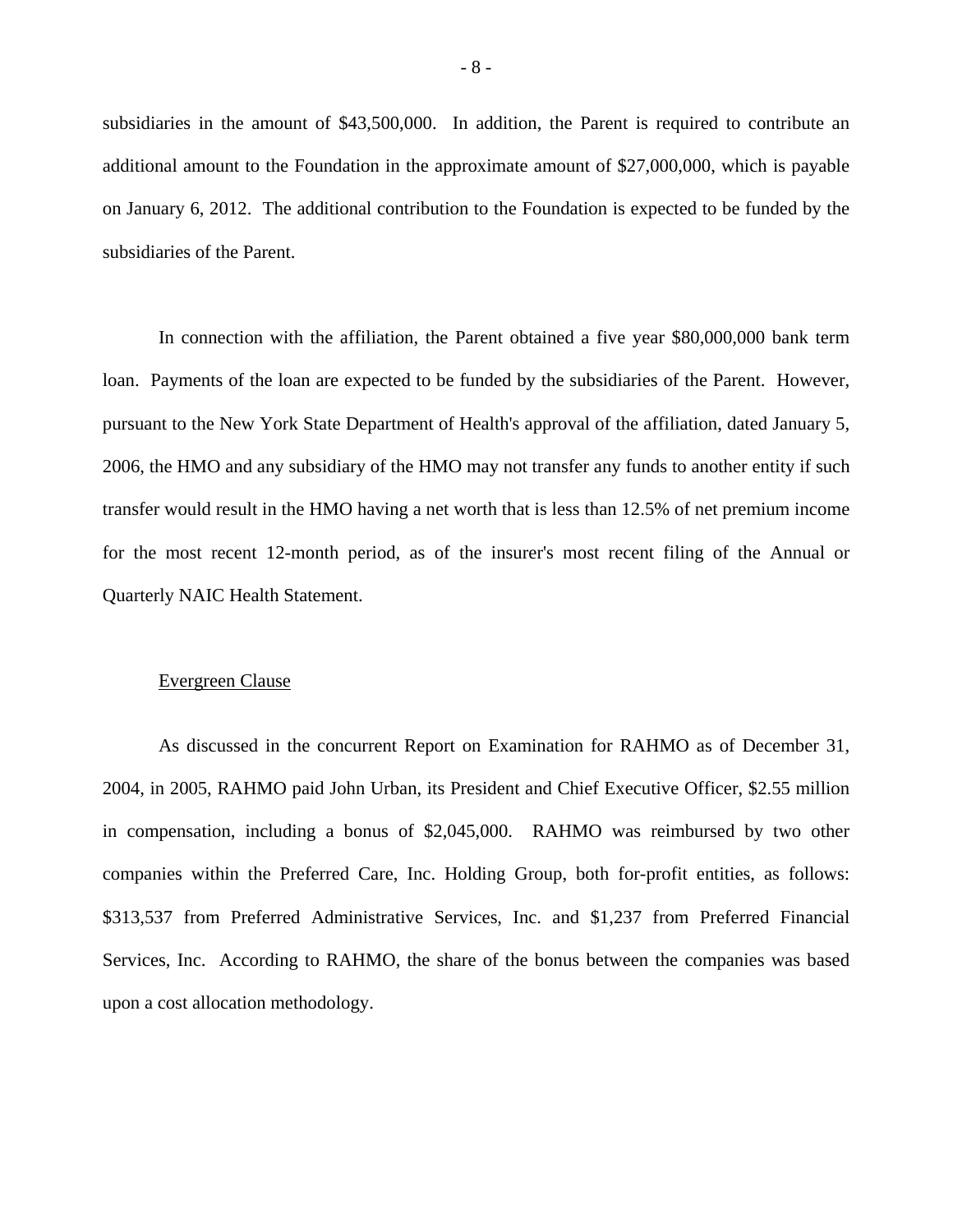It must be noted that certain aspects of the compensation agreement, as they pertain to the Plan, violate New York Insurance Law Section 4312(b) (McKinney 2006) which provides as follows:

> "(b) No corporation subject to the provisions of this article shall hereafter enter into any agreement, directly or indirectly, with an officer, director or salaried employee of such corporation whereby it agrees that for any services rendered or to be rendered he shall receive any salary, compensation or emolument that will extend beyond a period of thirty-six months from the date of such agreement, except that payment of an amount not in excess of twenty percent for the years nineteen hundred eighty-five and nineteen hundred eighty-six and thirty-three and one-third percent for the year nineteen hundred eighty-seven and thereafter of the salary or other compensation of any of its officers or employees, other than a mechanic, workingman or laborer, may by written contract be deferred beyond such period of thirty-six months, which contract may include conditions to be met by such officer or employee before payment will be made. No such corporation shall grant any pension to any officer, director or trustee thereof or to any member of his family after death, except that such corporation may, in pursuance of the terms of a retirement plan adopted by the board of directors of such corporation and approved by the superintendent, provide for any person who is a salaried officer or employee of such corporation, a pension payable at the time of his retirement by reason of age or disability, and also life insurance benefits payable at his death."

Thus, if it is possible for an agreement to provide payments to an officer at a time that is

beyond thirty-six months from the date of such agreement, such an agreement is inconsistent with

New York Insurance Law Section 4312(b). The employment agreement, as amended, at issue here

is inconsistent with the statute in several ways.

First, the agreement contains an evergreen clause. In Opinion of General Counsel No. 05-

02-24 (February 18, 2005), the Department stated that such clauses are not permitted by New York

Insurance Law Section 4312(b).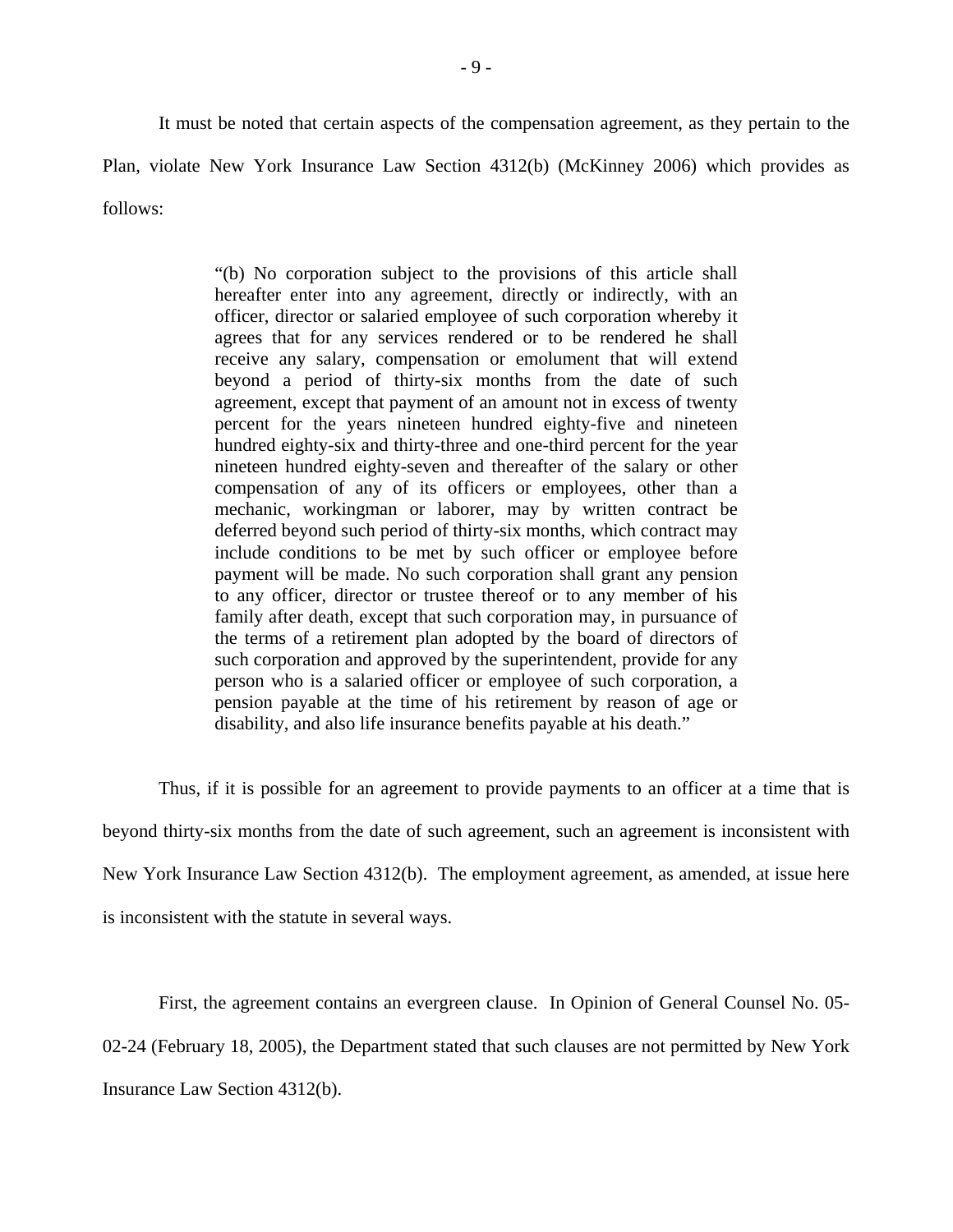An evergreen clause is a contract clause that provides for an automatic renewal of the contract or a portion thereof.

The agreement also provides, as part of the original agreement, for a two year continuation of salary, bonus and supplemental retirement payments to Mr. Urban upon either termination without cause or breach of contract by the corporations that are parties to the agreement. The provision is inconsistent with the Insurance Law since it is possible that the two year continuation period may extend beyond the thirty-six month period from the date of the agreement.

Similarly, the bonus compensation arrangement is inconsistent with New York Insurance Law Section 4312(b) since, except possibly in the case of the occurrence of a transaction in which the control of the corporations changed, the amount of the bonus could not be determined until 2005 when the financial performance of the corporations from 2002 through 2004 were calculated. Thus, the bonus compensation could have been paid after the thirty-six month period starting from the date of the agreement.

Finally, a provision in the agreement, added by amendment dated December 16, 2005, provides for two years of reimbursement to Mr. Urban for his costs to obtain medical coverage with such continuation to terminate at such time as Mr. Urban becomes eligible for Medicare or obtains health insurance from another employer. This provision is of indefinite duration since it is subject to the Evergreen clause. Thus, reimbursement to Mr. Urban under this provision could also extend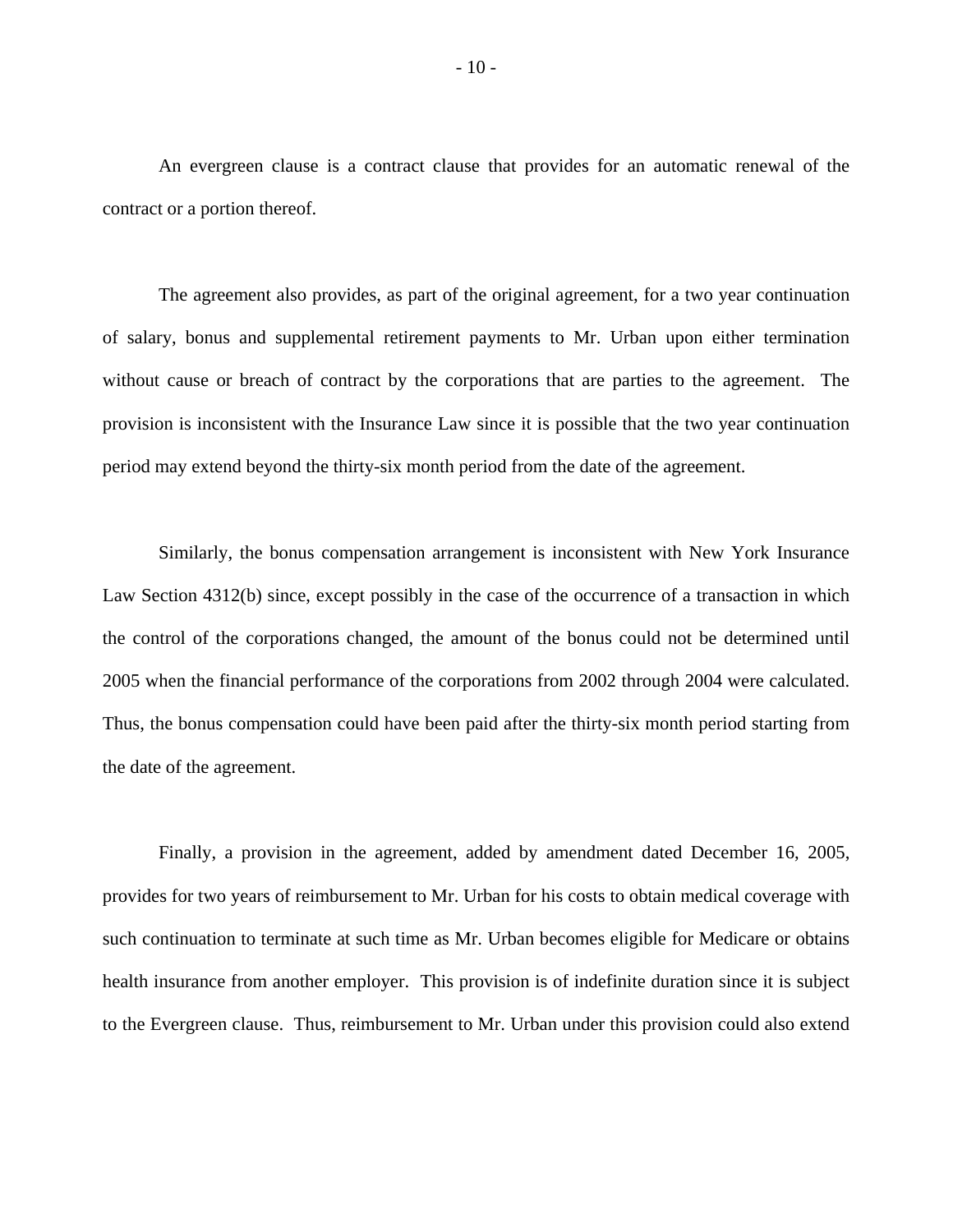beyond the thirty-six month period from the date of the agreement and is also inconsistent with New York Insurance Law Section 4312(b).

It is recommended that the Plan refrain from entering into contracts with is officers that contain evergreen clauses that are in violation of Section 4312(b) of the New York Insurance Law.

#### **B. Territory and Plan of Operation**

Preferred Assurance Company, Inc. is licensed to do business throughout the state of New York, as a non-profit health service corporation, pursuant to the provisions of Article 43 of the New York Insurance Law. The Plan provides hospital, medical and other health services through indemnity contracts or preferred provider arrangements. Indemnity contracts are issued to small groups and individuals on a community rated basis and to large groups on an experience rated basis. Contracts providing managed care coverage, based on a preferred provider organization (PPO) are offered. Administrative service contracts (ASC), provide indemnity or preferred provider contracts, to certain large self-insured groups who reimburse the Plan for the cost of claims plus administrative charges. However, during the examination period, PAC only provided coverage of hospital, medical and other health services for the out of network component of Rochester Area Health Maintenance Organization Inc.'s (a sister corporation) point of service product in the Rochester metropolitan area.

The Plan commenced business early in 1993 in both the Rochester and Albany areas. Contracts issued in the Rochester area consist mainly of a point of service indemnity contract that complements the basic benefit package offered by affiliated Rochester Area Health Maintenance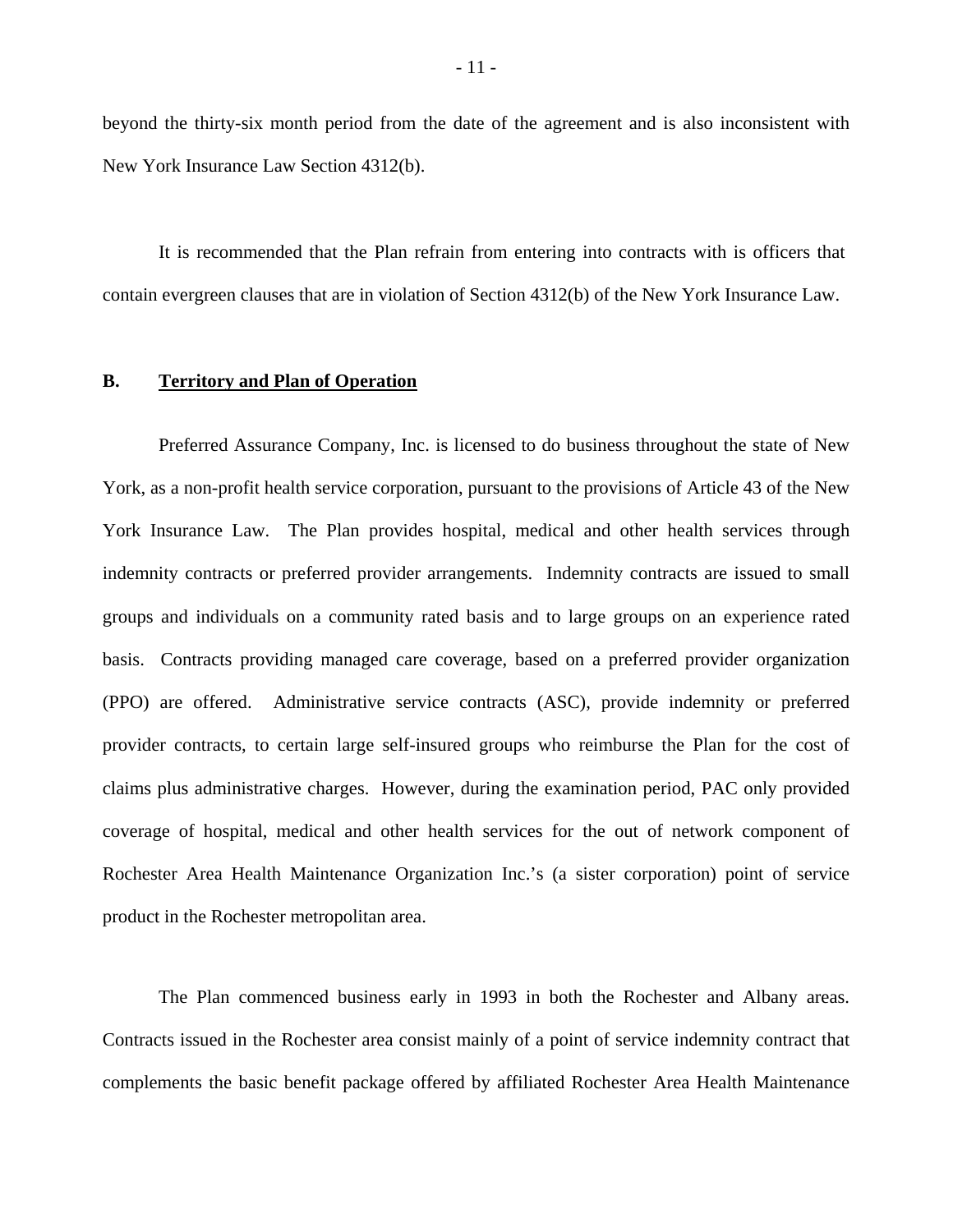Organization (RAHMO). The contract covers health maintenance organization subscribers who elect to seek services outside RAHMO's provider network. Although enrollment in the Rochester area was quite minimal beginning in 2004 there has been a substantial increase in the business written by PAC was evidenced by the following chart:

|                      | 2001      | 2002 | 2003                | 2004      |
|----------------------|-----------|------|---------------------|-----------|
| Net Premiums Written | \$300,206 |      | \$248,244 \$113,848 | \$981,405 |

The increase is in net premiums written noted in the above schedule was primarily due to PAC's increase in coverage of hospital, medical and other health services for the out of network component of Rochester Area Health Maintenance Organization Inc.'s point of service product. Such business experienced a large increase in 2004. PAC does not use any agents or brokers.

#### **C. Reinsurance**

Following is a description of the Plan's ceded reinsurance program in effect at December 31, 2004: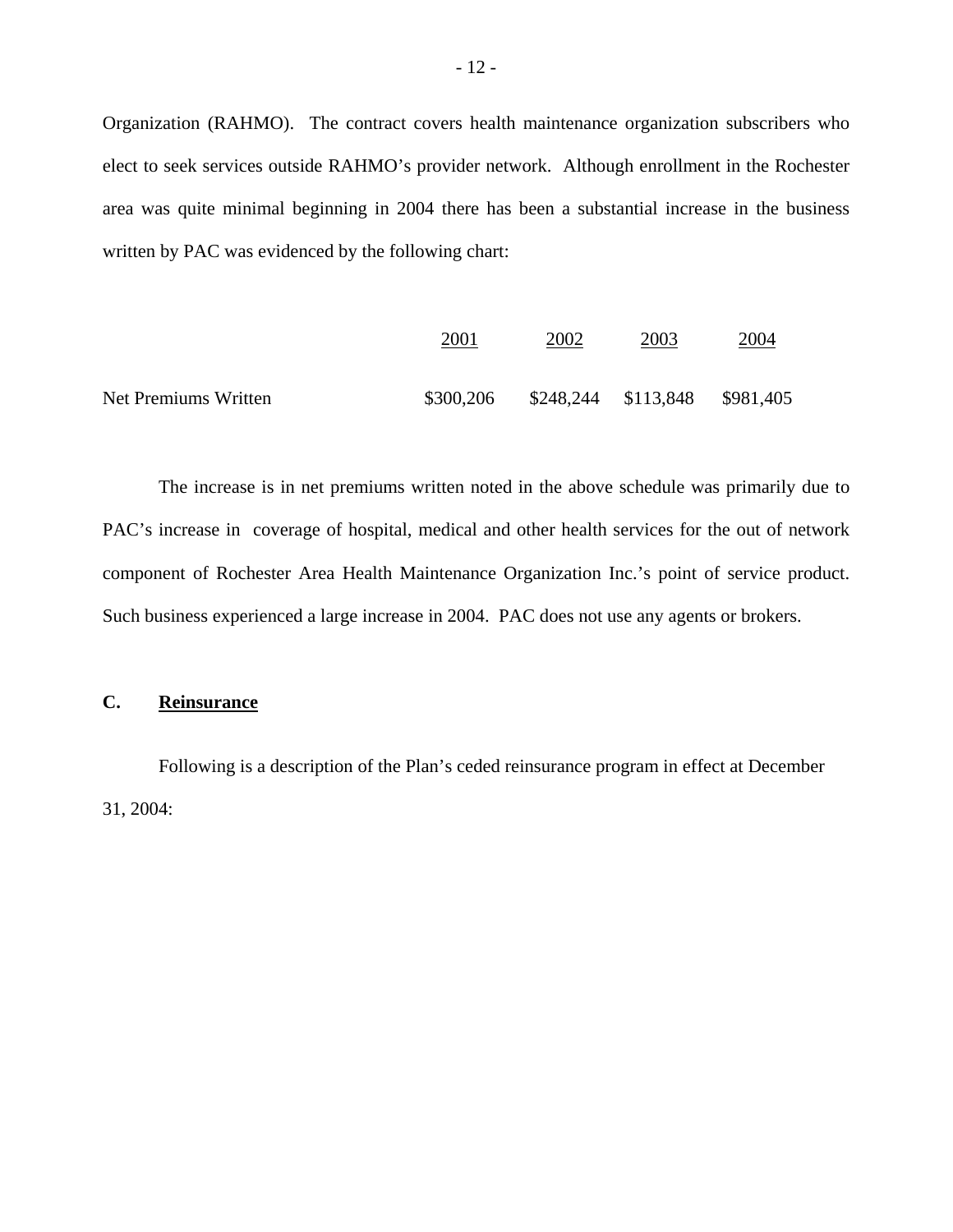| <b>Lines of Business Covered</b>                     | <b>Type of Cession</b> | Limits                                                                                                                                                                                                           |
|------------------------------------------------------|------------------------|------------------------------------------------------------------------------------------------------------------------------------------------------------------------------------------------------------------|
| Commercial and Medicare                              |                        |                                                                                                                                                                                                                  |
| Eligible hospital services<br>(authorized reinsurer) | Excess of Loss         | 90% excess of $$200,000$ of loss per<br>member. Maximum benefit payable<br>per covered member per policy year<br>is $$1,000,000$ . Maximum benefit<br>payable in all per policy year is<br>\$2,500,000.          |
| Transplant coverage                                  |                        | Transplant coverage is provided for<br>Independent<br>Rochester<br>Greater<br>Practice Association, Inc. (GRIPA)<br>Commercial and Medicare members<br><b>GRIPA</b><br>Medicare<br>and<br><b>Non</b><br>members. |
| Human organ and bone<br>marrow transplant            | Aggregate              | \$500,000 aggregate deductible.<br>Coverage is provided for all Non-<br><b>GRIPA</b> commercial members.                                                                                                         |

The monthly premium for the excess of loss coverage for GRIPA commercial and Medicare members is \$0.40 per member. The monthly premium for the excess of loss coverage for Non-GRIPA commercial members is \$0.32 and for Non-GRIPA Medicare members is \$0.40 per member. The monthly premium for the Non-GRIPA aggregate human organ and bone marrow transplant coverage is \$2.02 per commercial member.

The Plan also maintains New York State Stop-Loss Reinsurance for Medicaid individual enrollees. Under the terms of the agreement, New York State will reimburse the Plan a portion of the costs incurred for inpatient hospital services calculated at Medicaid rates in excess of \$50,000 subject to co-insurance. New York State assumes full-risk for costs in excess of \$250,000.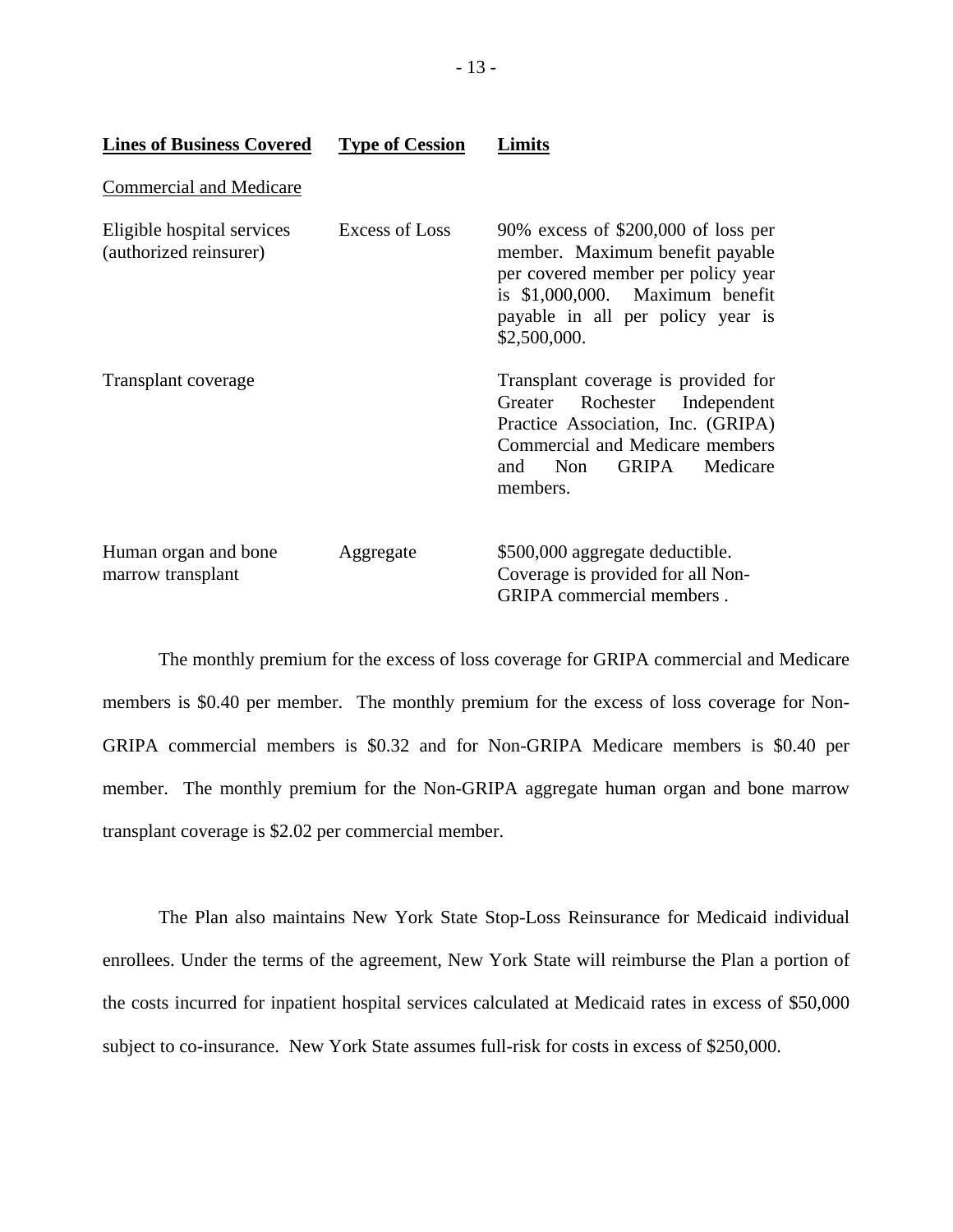During the review of PAC's reinsurance contracts in effect at December 31, 2004, it was determined that the contract with Zurich American Insurance Company did not contain the required insolvency wording required by Section 1308(a)(2)(A)(i) of the New York Insurance Law. Section  $1308(a)(2)(A)(i)$  of the New York Insurance Law states in part,

> "…reinsurance shall be payable by the assuming insurer on the basis of the liability of the ceding insurer under the contracts reinsured without diminution because of the insolvency of the ceding insurer…"

It is recommended that PAC amend its reinsurance contract with Zurich American Insurance Company to include the wording prescribed by Section  $1308(a)(2)(A)(i)$  of the New York Insurance Law.

#### **D. Holding Company System**

The Plan, as of December 31,2004, was controlled by its sole member, Preferred Care, Inc. and, accordingly, was subject to the holding company report filing requirements of Part 98-1.16(e) of the Administrative Rules and Regulations of the New York Health Department (10 NYCRR 98- 1). It should be noted that the Plan appropriately made all the required holding company filings during the period under examination.

As of December 31, 2004, Preferred Care, Inc. (PC, Inc.), formerly known as Preferred Holding Company, Inc. was the ultimate holding company in the holding company organization. Preferred Care Holding Company, Inc. was formed in 1996 pursuant to Section 402 of the New York Not-For-Profit Corporation Law for the purpose of acting as a holding company and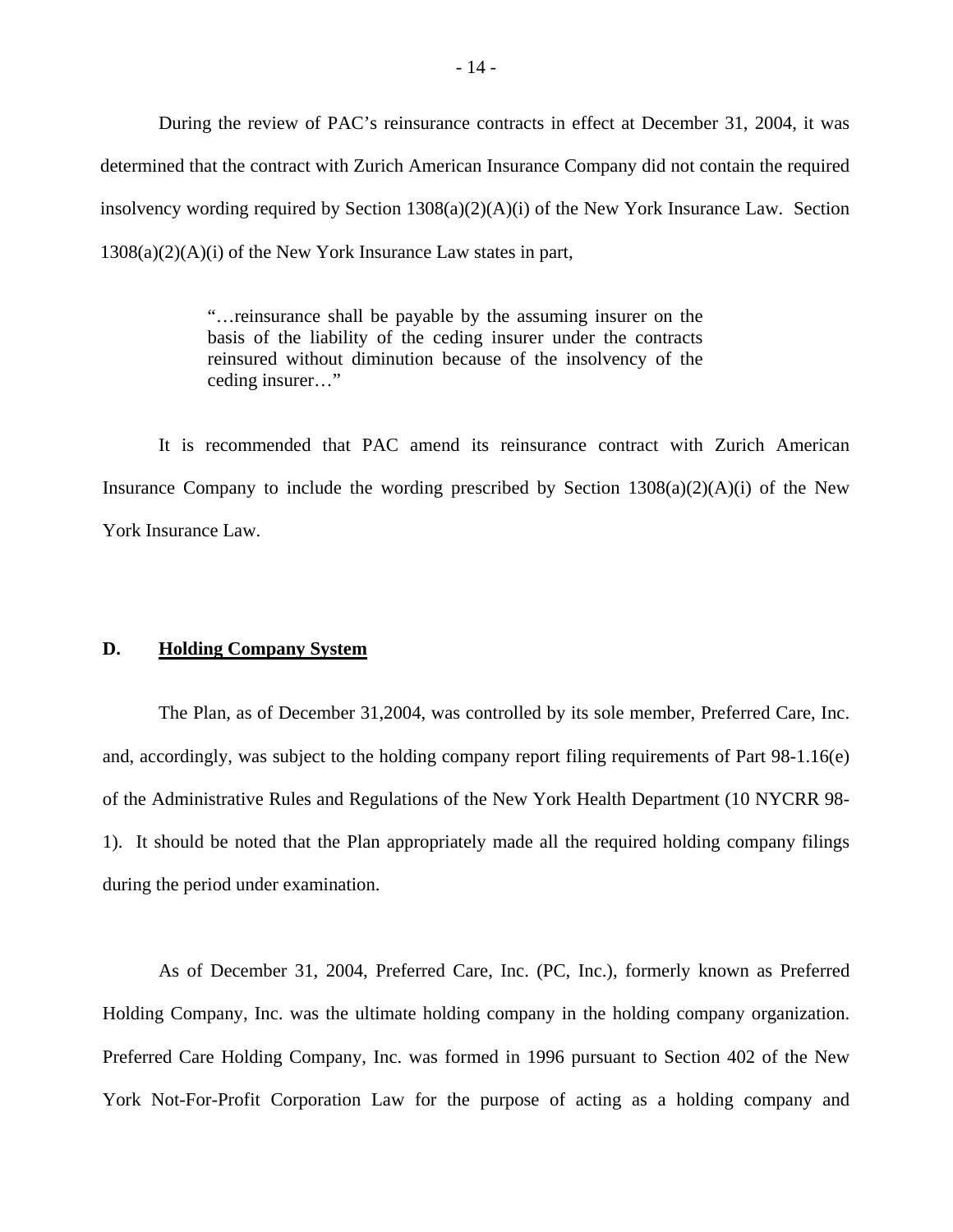promoting and improving the delivery of health services in the community. The following chart depicts the Plan and its relationship to affiliates, as of December 31, 2004:



As indicated in the organizational chart, Preferred Care, Inc., as of December 31, 2004, controlled the Plan and the following entities described below:

#### Rochester Area Health Maintenance Organization, Inc. (RAHMO)

Rochester Area Health Maintenance Organization, Inc. conducts business in nine counties of New York State. It is a health maintenance organization which operates on the individual practice association model. RAHMO had 163,923 members as of December 31, 2004.

#### Preferred Financial Services, Inc.

Preferred Financial Services, Inc. (PFS) is a for profit corporation which operates as an insurance agency/broker. PFS offers life, disability and 401K administrative services to groups and individuals.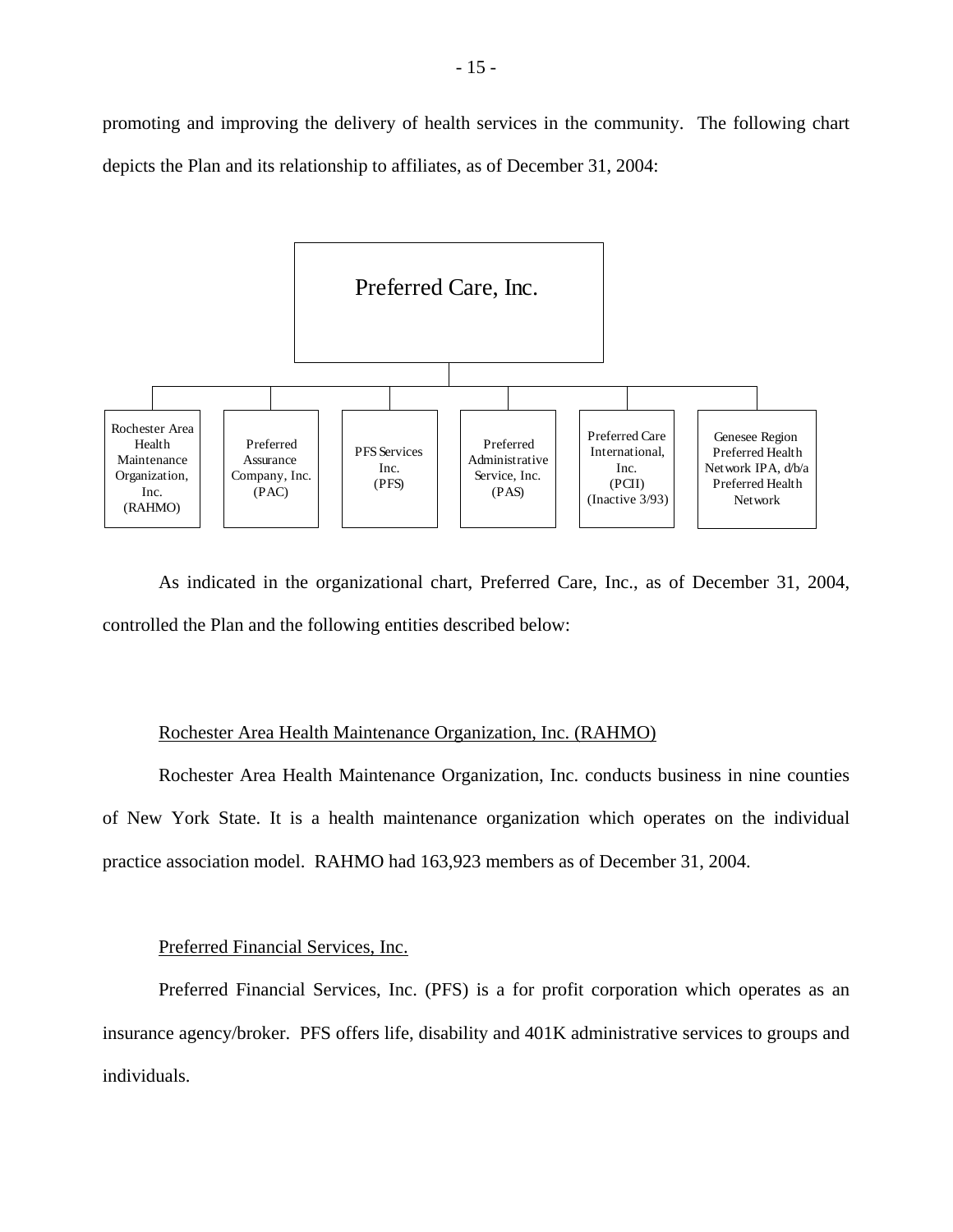#### Preferred Administrative Services, Inc.

Preferred Administrative Services, Inc. (PAS) is a for profit corporation which provides management and information services related to health services to outside parties. PAS also provides administrative claims services as a third party administrator to groups.

#### Preferred Care International, Inc.

Preferred Care International, Inc. (PCI) is a for profit corporation which was established in order to develop a Canadian subsidiary, Preferred Care, Inc. of Canada (Soins Privileges). Preferred Care Inc. of Canada was established to provide consulting and management services to Canadian managed care organizations. In 1993, Preferred Care, Inc. of Canada ceased operations. Since 1993, Preferred Care International, Inc. has remained dormant.

#### **E. Significant Operating Ratios**

The following ratio has been computed as of December 31, 2003 based upon the results of this examination:

Development of Unpaid Claims 89.5%

The above ratio is outside Department benchmark guidelines.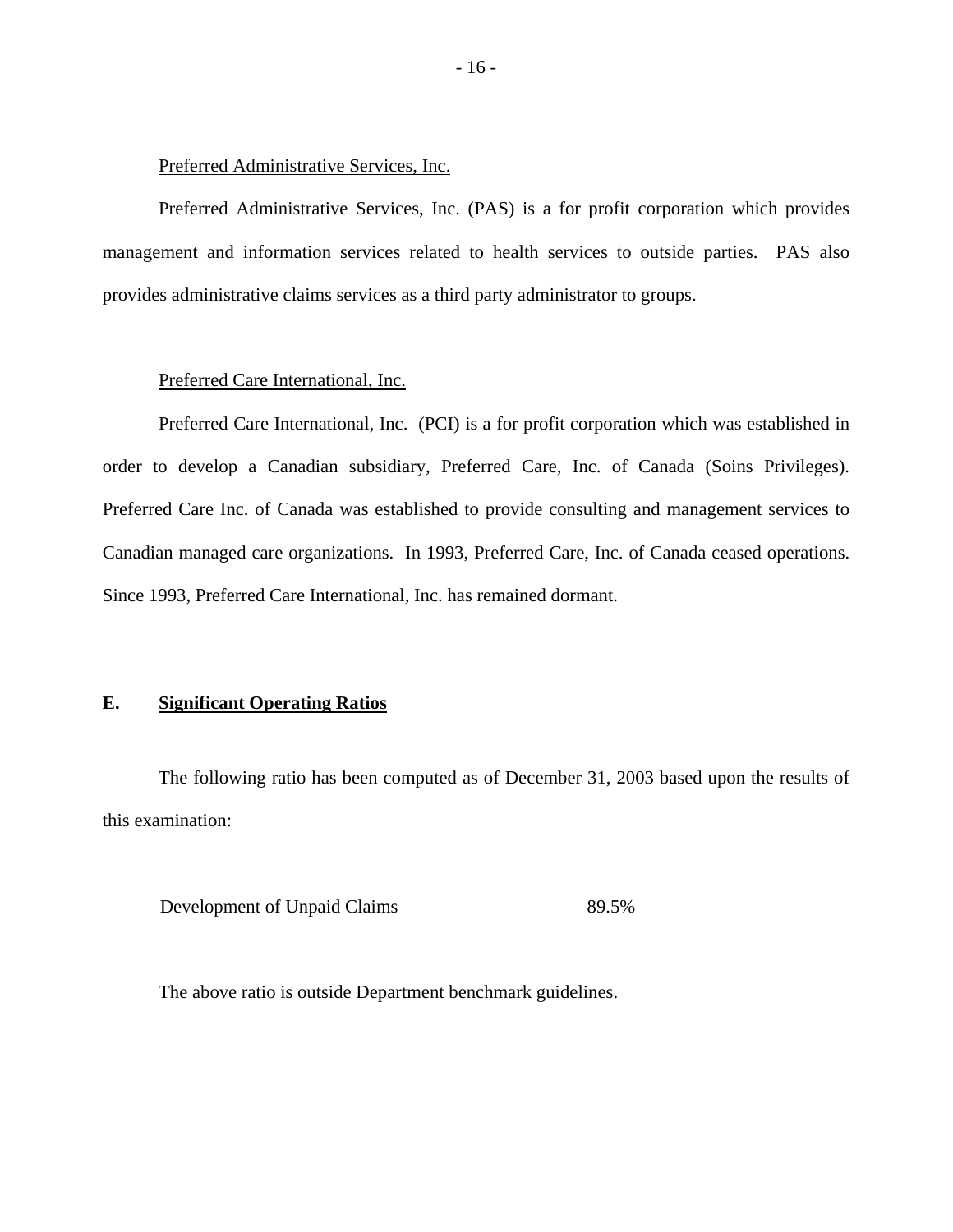The underwriting ratios presented below are on an earned-incurred basis and encompass the January 1, 2001 to December 31, 2004 period covered by this examination:

|                                      | Amount      | Ratio  |
|--------------------------------------|-------------|--------|
| Claims incurred                      | \$495,805   | 30.1%  |
| Claims adjustment expenses incurred  | 24,371      | 1.5%   |
| Other underwriting expenses incurred | 270,085     | 16.4%  |
| Net underwriting gain                | 854,442     | 52.0%  |
| Premiums earned                      | \$1,644,703 | 100.0% |

#### **F. Administrative Services Agreement**

In February of 1998 the Plan executed an Administrative Services Agreement with its affiliate, RAHMO. According to this agreement, various services are provided to the Plan by RAHMO including but not limited to the following:

- a) financial systems and services
- b) claims administration
- c) information services
- d) provider and member services and relations
- e) medical policies, utilization review and quality assurance
- f) underwriting services
- g) contracts for services
- h) purchase and leases
- i) reports to Board
- j) licensing
- k) marketing

It was noted that this agreement was not submitted to the Superintendent of Insurance and

has not been approved. Section 1505(d) of the New York Insurance Law states in part,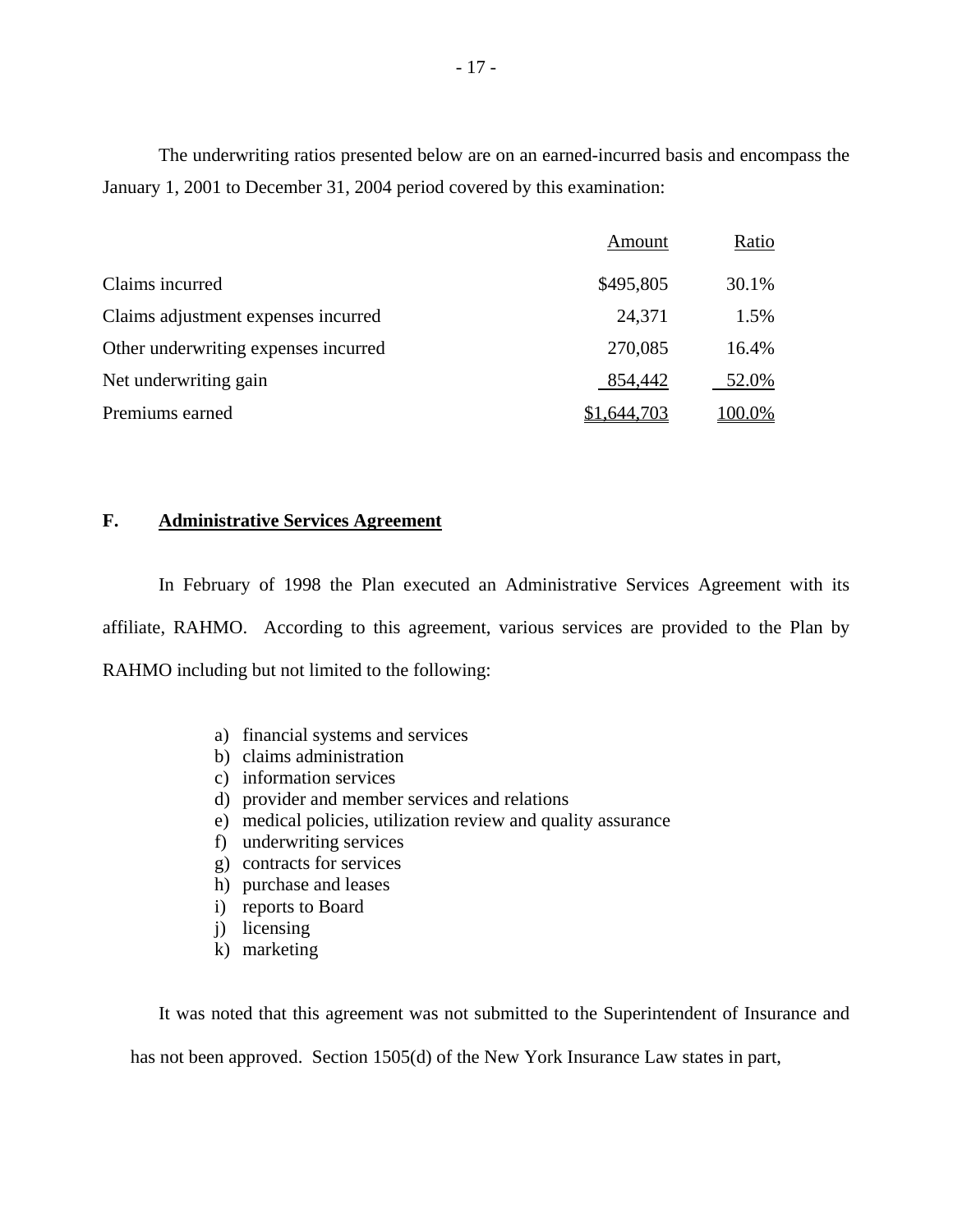"The following transactions between a domestic controlled insurer and any person in its holding company system may not entered into unless the insurer has notified the superintendent in writing of its intention to enter into any transaction at least thirty days prior thereto, or such shorter period as he may permit, and he has not disapproved it within such period:

…(3) rendering of services on a regular or systematic basis…"

It is recommended that PAC comply with the requirements of Section 1505(d) of the New York Insurance Law and act to obtain approval from the Superintendent of Insurance relative to its administrative services agreement with RAHMO.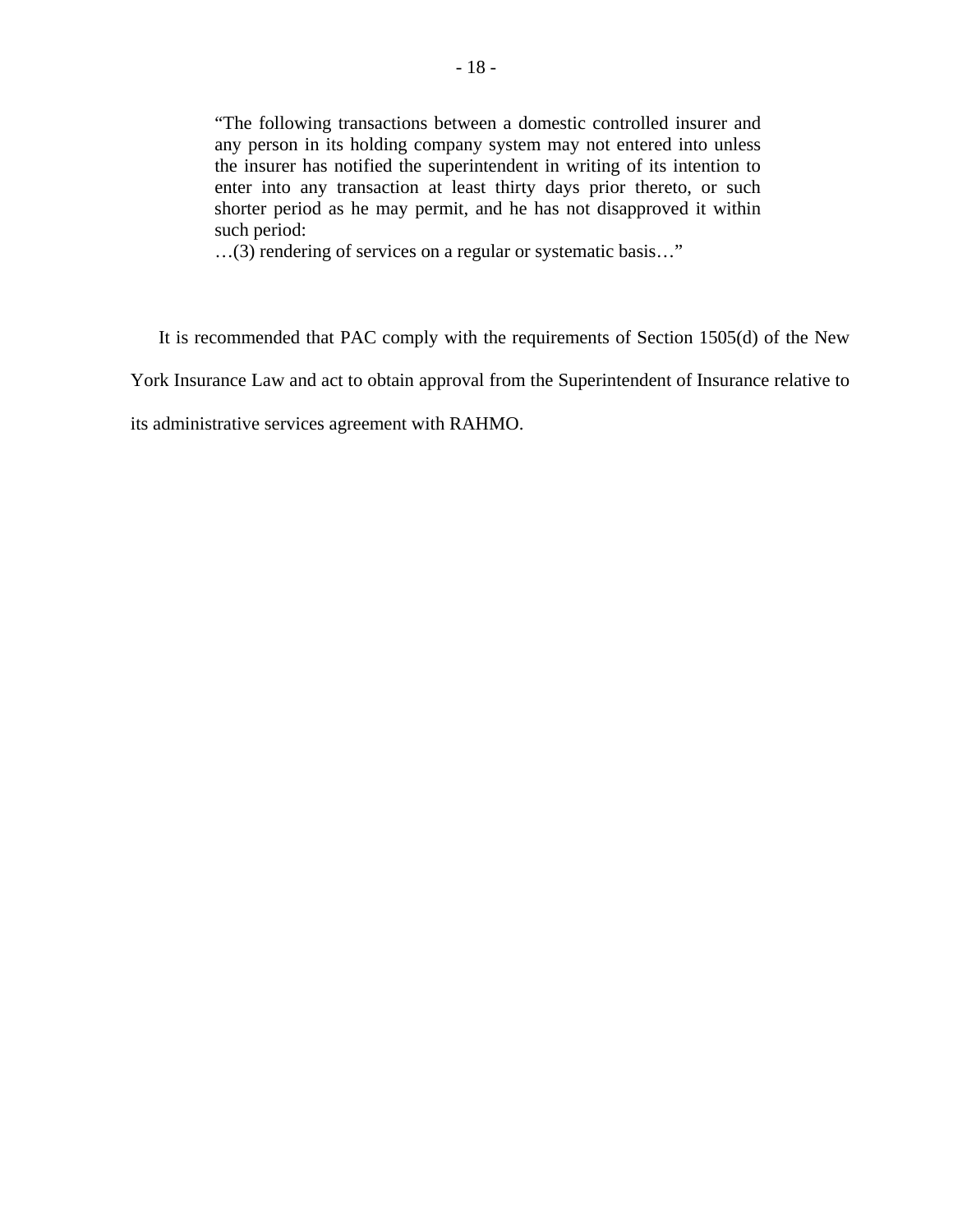## **4. FINANCIAL STATEMENTS**

## **A. Balance Sheet**

The following shows the Plan's assets, liabilities and total reserves and unassigned funds as of December 31, 2004, it is the same as reported by the Plan.

|                                                                                                                                                                                                                   | <b>Assets</b>                                  | Nonadmitted<br><b>Assets</b> | <b>Net Admitted</b><br><b>Assets</b>                       |
|-------------------------------------------------------------------------------------------------------------------------------------------------------------------------------------------------------------------|------------------------------------------------|------------------------------|------------------------------------------------------------|
| <b>Assets</b>                                                                                                                                                                                                     |                                                |                              |                                                            |
| Cash, cash equivalents and short-term investments<br>Investment income due and accrued<br>Uncollected premiums<br>Receivables from parent, subsidiaries and affiliates<br>Healthcare and other amounts receivable | \$445,590<br>336<br>11,755<br>919,973<br>1,469 | 919,973<br>1,469             | \$445,590<br>336<br>11,755<br>$\theta$<br>$\boldsymbol{0}$ |
| Total assets                                                                                                                                                                                                      | \$1,379,123                                    | <u>921,442</u>               | \$457,681                                                  |
| Liabilities<br>Claims unpaid<br>Premiums received in advance<br>General expenses due and accrued                                                                                                                  |                                                |                              | \$94,483<br>3,150<br>733                                   |
| <b>Total liabilities</b>                                                                                                                                                                                          |                                                |                              | \$98,366                                                   |
| <b>Surplus</b>                                                                                                                                                                                                    |                                                |                              |                                                            |
| Surplus notes<br>Statutory reserve<br>Unassigned funds (surplus)                                                                                                                                                  |                                                |                              | \$7,998,461<br>122,676<br>(7,761,822)                      |
| Total surplus                                                                                                                                                                                                     |                                                |                              | \$359,315                                                  |
| Total liabilities and surplus                                                                                                                                                                                     |                                                |                              | \$457,681                                                  |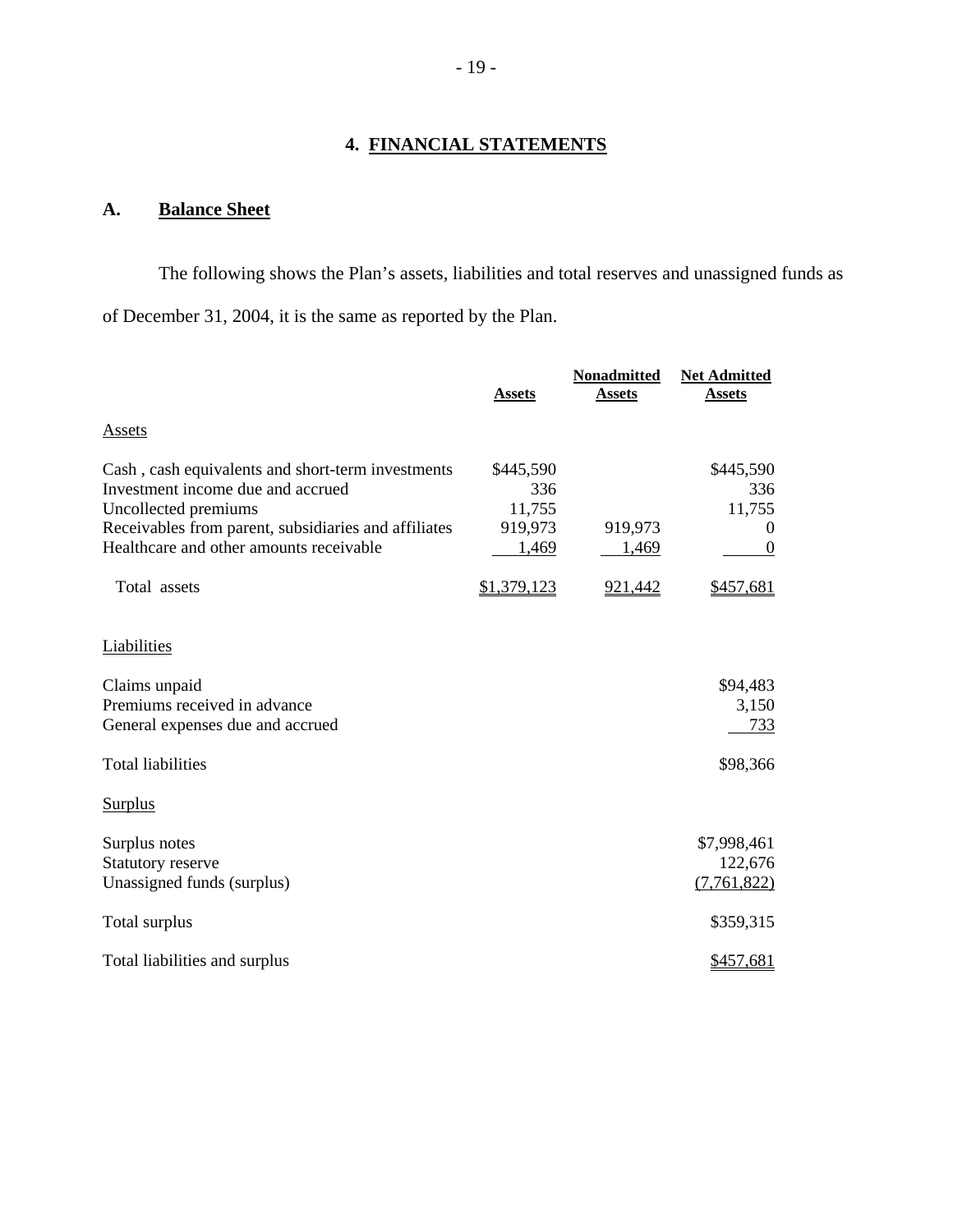Note 1: No liability appears in the examination balance sheet relative to a loan in the amount of \$7,998,461 and interest thereon in the amount of \$5,228,106. The loan was granted pursuant to the provisions of Section 1307 of the New York Insurance Law. As provided in Section 1307, repayment of principal and interest shall only be made out of free and divisible surplus, subject to the prior approval of the Superintendent of Insurance of the State of New York.

 exposure of the Plan to any tax assessment and no liability has been established herein relative to any contingency. Note 2: The Internal Revenue Service has not made any audits the Plan. The examiner is unaware of any potential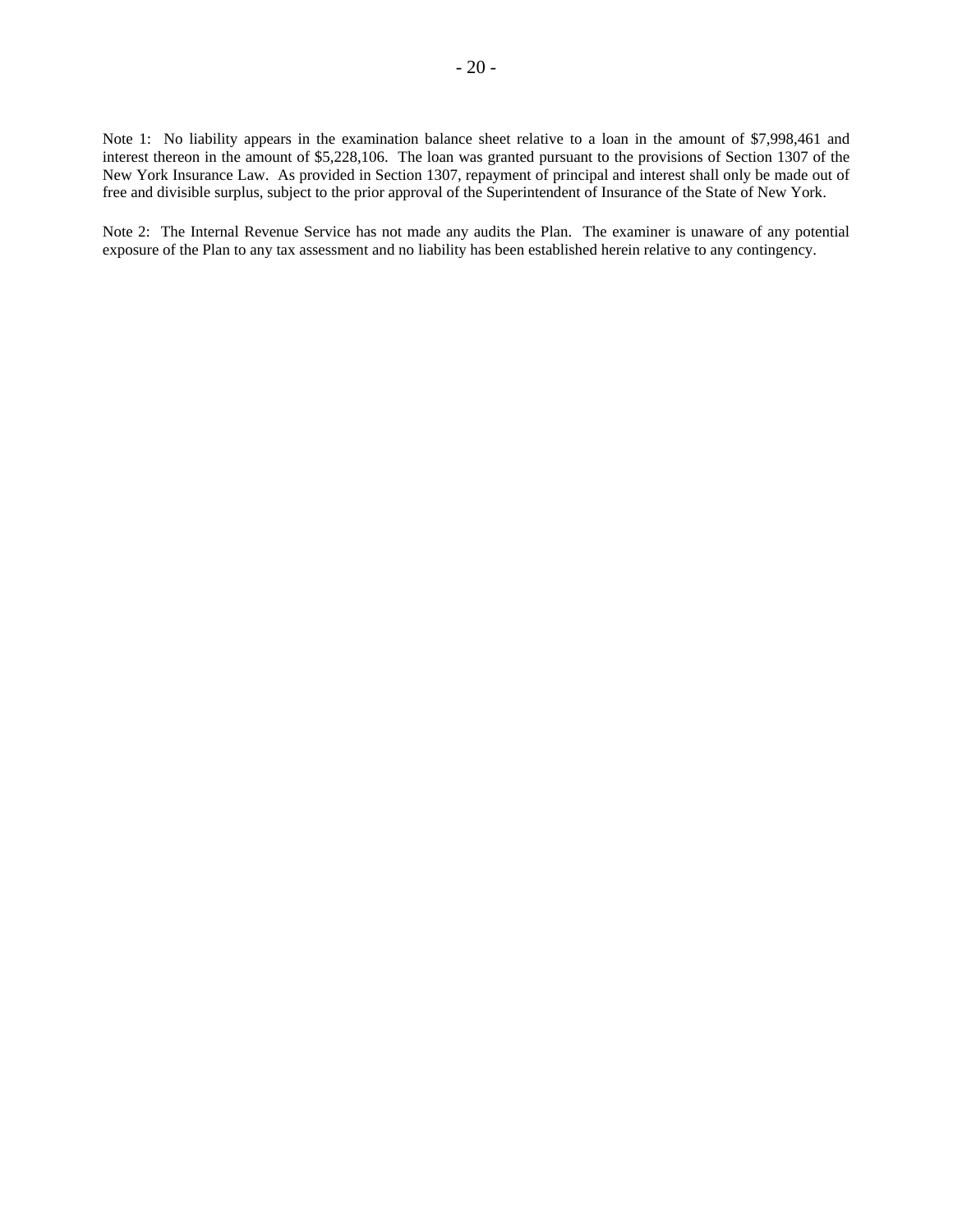## **B. Statement of Revenues and Expenses**

Surplus increased \$64,911 during the period under examination, January 1, 2001 through December 31, 2004, detailed as follows:

| Income                                                                                                                                        |                                  |                   |
|-----------------------------------------------------------------------------------------------------------------------------------------------|----------------------------------|-------------------|
| Net premium income<br>Aggregate Write-ins for 0ther health care related revenues<br>Total revenues                                            | \$1,644,703                      | \$1,644,703       |
| Expenses<br>Hospital/medical benefits<br>Aggregate write-ins for other medical and hospital<br>Subtotal                                       | \$522,074<br>(26,269)<br>495,805 |                   |
| Net reinsurance recoveries (less)<br>Total hospital and medical (less)                                                                        | 495,805                          |                   |
| Claim adjustment expenses (less)<br>General administrative expenses (less)<br>Total underwriting deductions                                   | 24,371<br>270,085                | <u>790,261</u>    |
| Net underwriting gain or (loss)<br>Net investment income earned<br>Net realized capital gains and (losses)                                    | 18,194                           | \$854,442         |
| Net investment gains and (losses)<br>Net income before federal and foreign income taxes incurred<br>Federal and foreign income taxes incurred |                                  | 18,194<br>872,636 |
| Net income                                                                                                                                    |                                  | \$872,636         |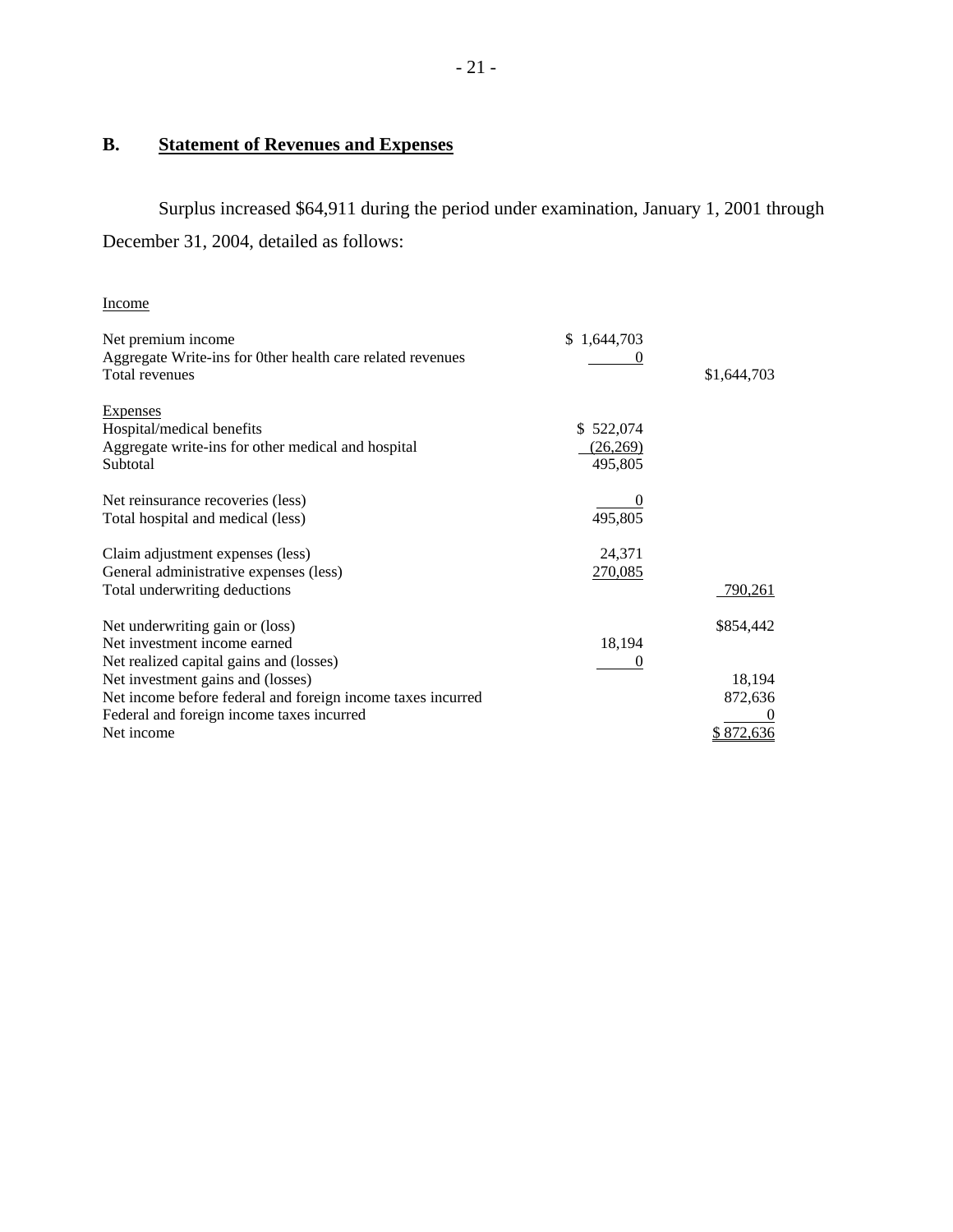## **C. Reconciliation of Capital and Surplus**

Capital and surplus per report on examination as of December 31, 2000 \$ 294,404

|                                                                          | Increases | Decreases |           |
|--------------------------------------------------------------------------|-----------|-----------|-----------|
| Net income from operations.                                              | \$872,636 | S         |           |
| Change in non admitted assets                                            |           | (807,725) |           |
| Net change in capital and surplus                                        |           |           | 64.911    |
| Capital and surplus per report on examination as of<br>December 31, 2004 |           |           | \$359,315 |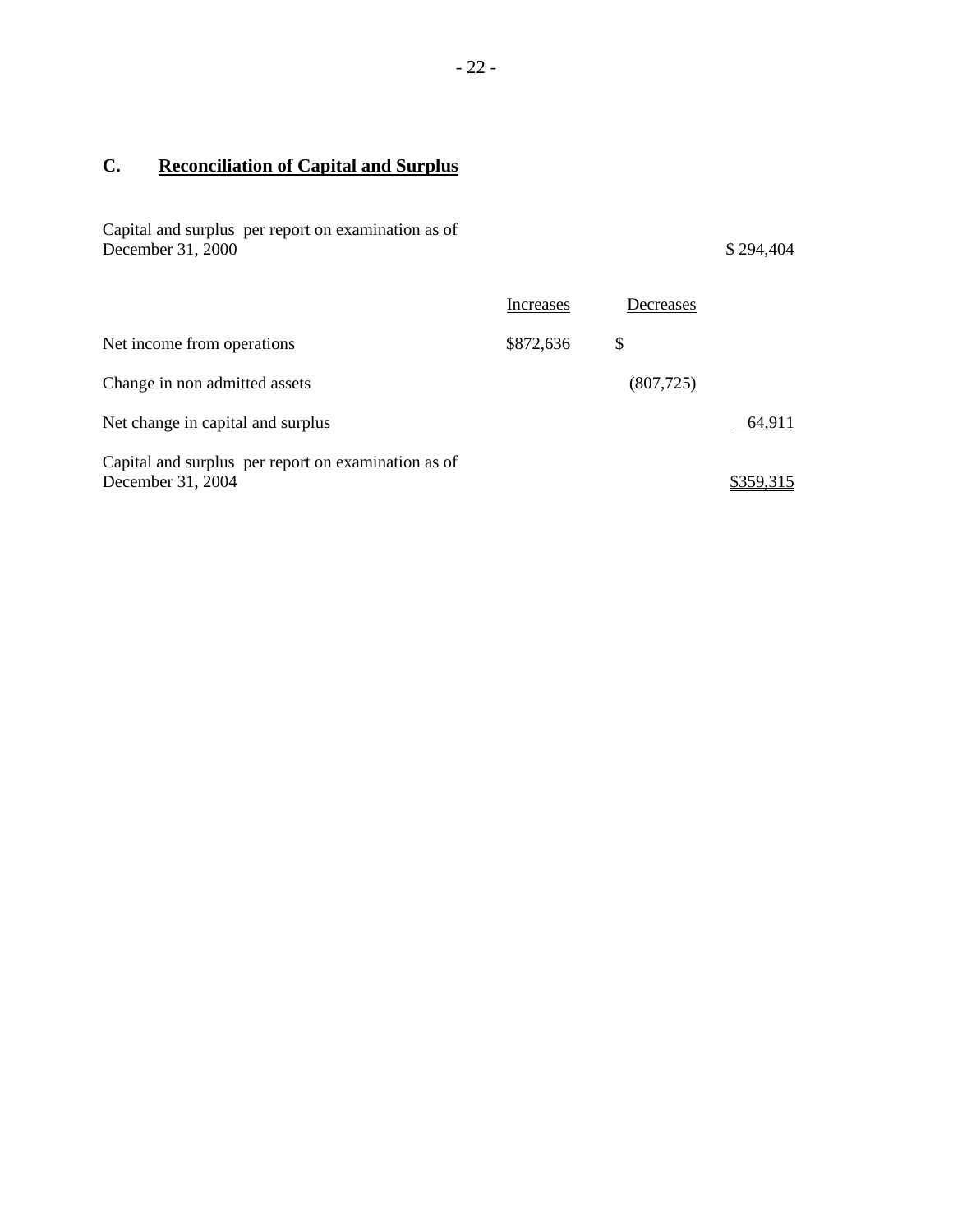#### **5. CLAIMS UNPAID**

The examination liability of \$94,483 is the same as the amount reported by the Plan as of the examination date. The examination analysis was conducted using statistical information contained in the Plan's internal records and in its filed annual statements and information provided by the Plan. Such analysis utilized payments made through December 31, 2005 on claims incurred prior to the examination date, plus an estimate of future payments for such claims based on historical claims payment patterns

#### **6. MARKET CONDUCT ACTIVITIES**

In the course of this examination, a review was made of the manner in which the Plan conducts its business practices and fulfills its contractual obligations to policyholders and claimants. The review was directed at practices of the Plan in the following major areas:

- a) Claims processing
- b) Schedule H preparation
- c) Schedule M preparation
- d) Policy forms and rating
- e) Brokers
- f) Disclosure (Direct pay, small group & Healthy NY access)
- g) Frauds prevention

#### **A.) CLAIMS PROCESSING**

A review of the Plan's claims practices and procedures was performed. This review was performed by using a statistical sampling methodology covering the scope period in order to evaluate the overall accuracy and compliance environment of the Plan's claims processing. The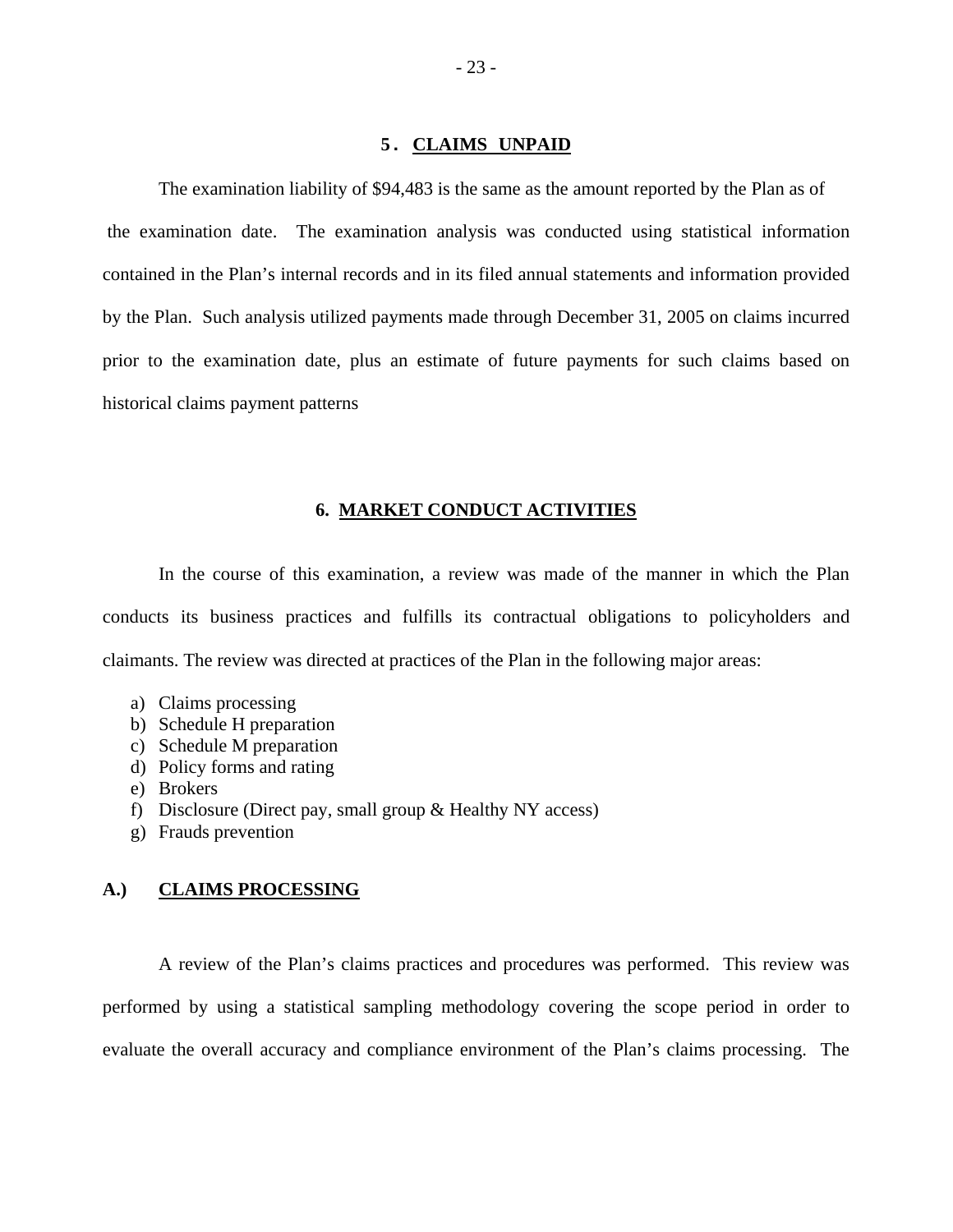review encompassed the period from January 1, 2004 through December 31, 2004. The claims tested were selected from the population of claims adjudicated during the review period.

Since the primary population was relatively small, hospital and medical claims were combined. The random samples were drawn from this combined population. For purposes of this project, those medical costs characterized as Medicare, capitated, and SMC payments were excluded.

This statistical random sampling process was devised to test various attributes deemed necessary for successful claims processing activity. The objective of this sampling process was to be able to test and reach conclusions about all predetermined attributes within the selected populations, individually or on a combined basis. For example, if ten (10) attributes were being tested, conclusions about each attribute individually or on a collective basis could be concluded for each item in the sample. The following parameters were established to determine the sample size for the statistical sampling model:

#### **a) Confidence Level**

The rate was set at 95%, which infers that there is a 95% chance that the sample will yield an accurate result.

#### **b) Tolerance Error**

The rate was set at 5%. It was determined that a 5% error rate would be acceptable for this sample.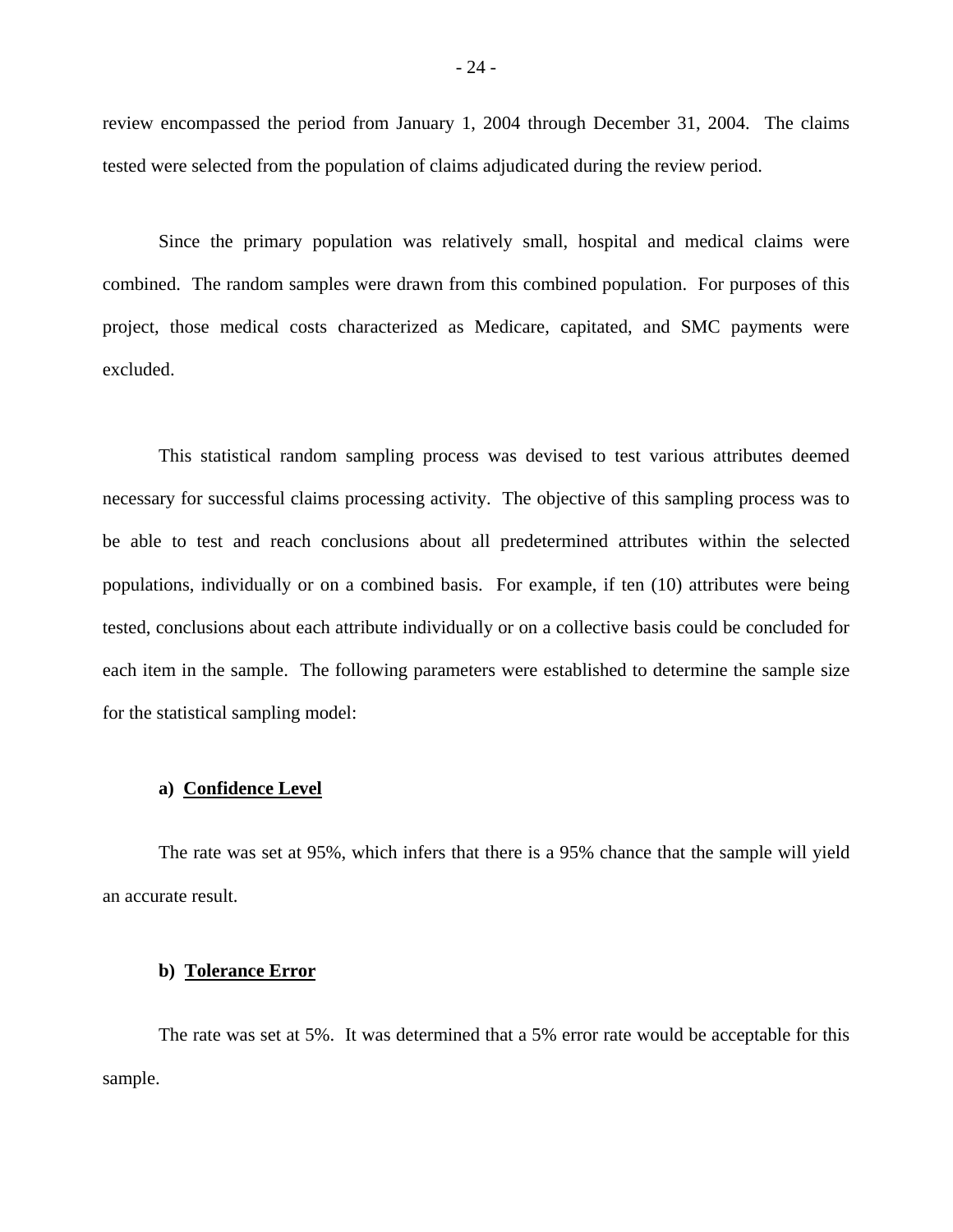#### **c) Expected Error**

It was anticipated that a 2% error rate exists in the entire population subject to sampling, which was deemed acceptable for the model design.

#### **d) Sample Size**

The sample size for each of the populations described herein was comprised of one hundred sixty seven (167) randomly selected unique claims. A second random sample of fifty (50) items from each of the populations was also generated as "replacement items" in the event it was determined a particular claim selected in the sample should not be tested. Accordingly, various replacement items were appropriately utilized.

#### **e) Sample Unit**

The term, "claim" can be defined in a myriad of ways. For purposes of these procedures, the Department defines a claim as the total number of items submitted with a single claim form, which is the basis of the Department's statistical sample of claims or the sample unit.

To ensure the completeness of the claims population, the total dollars paid were accumulated and reconciled to the financial data reported by the Plan. To verify each service (item) that resulted in no payment, a reconciliation of transaction counts was performed.

The examination of sample claims revealed that the overall claims processing procedural accuracy level was estimated at approximately 95.81%. Claims processing procedural accuracy is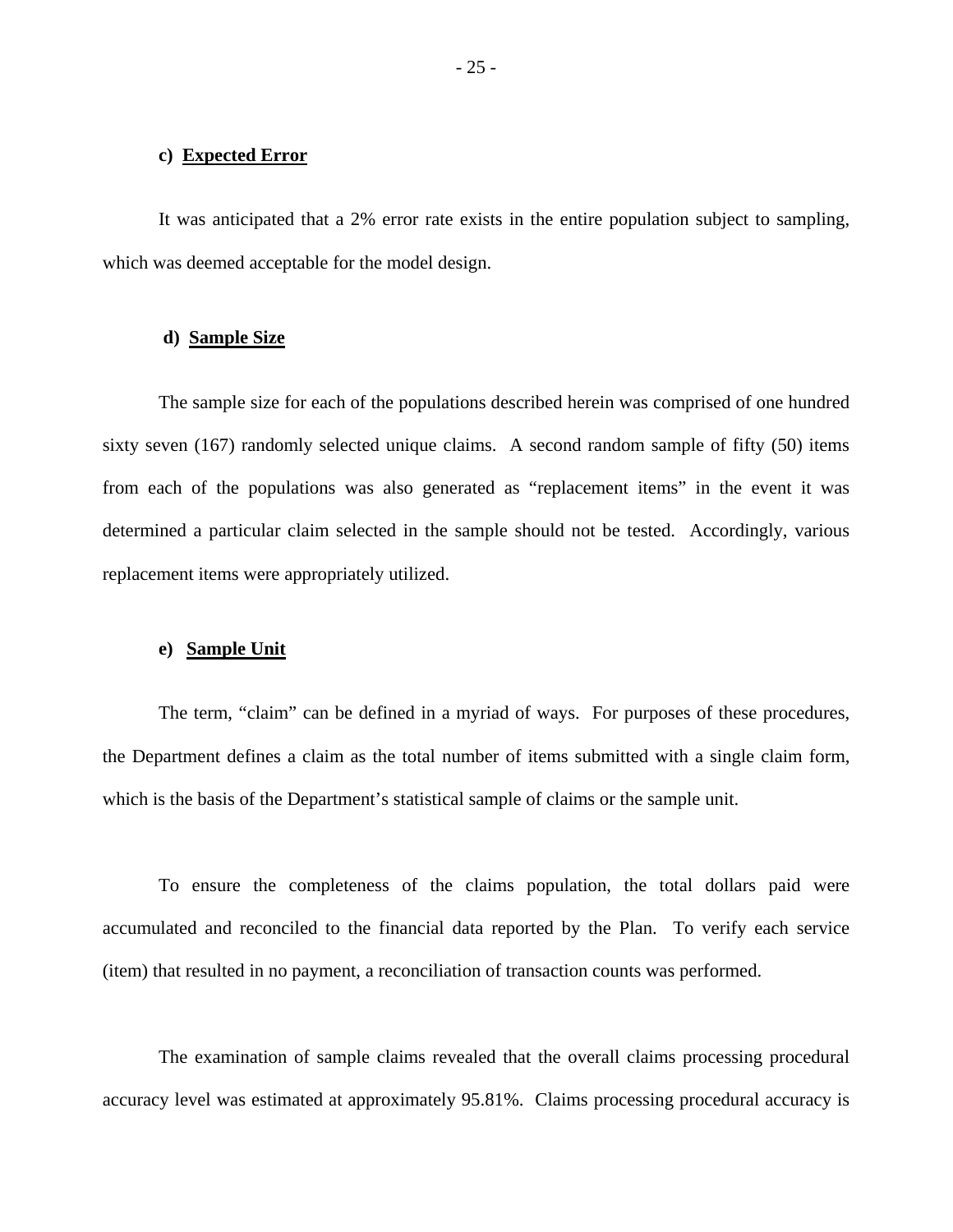defined as the percentage of times a claim was processed in accordance to the Plan's claim processing guidelines. An error in processing procedural accuracy may or may not affect the financial accuracy. The overall claims processing financial accuracy level was approximately 94.61%. Claims processing financial accuracy is defined as the percentage of times the dollar value of the claim payment was correct. The accuracy level is determined by subtracting the calculated error rate from 100%.

The following charts illustrate the claims processing financial accuracy and claims processing procedural accuracy for hospital and medical claims combined as determined by this examination:

| Description                  | <b>Financial</b>           | Procedural |
|------------------------------|----------------------------|------------|
| Claim population             | 2,064                      | 2,064      |
| Sample size                  | 167                        | 167        |
| Number of claims with errors | 9                          | 7          |
| <b>Calculated Error Rate</b> | 5.39%                      | 4.19%      |
| <b>Upper Error limit</b>     | 8.81%                      | 7.23%      |
| Lower Error limit            | 1.96%                      | 1.15%      |
| Upper limit Claims in error  | 182                        | 149        |
| Lower limit Claims in error  | $\overline{\overline{41}}$ | 24         |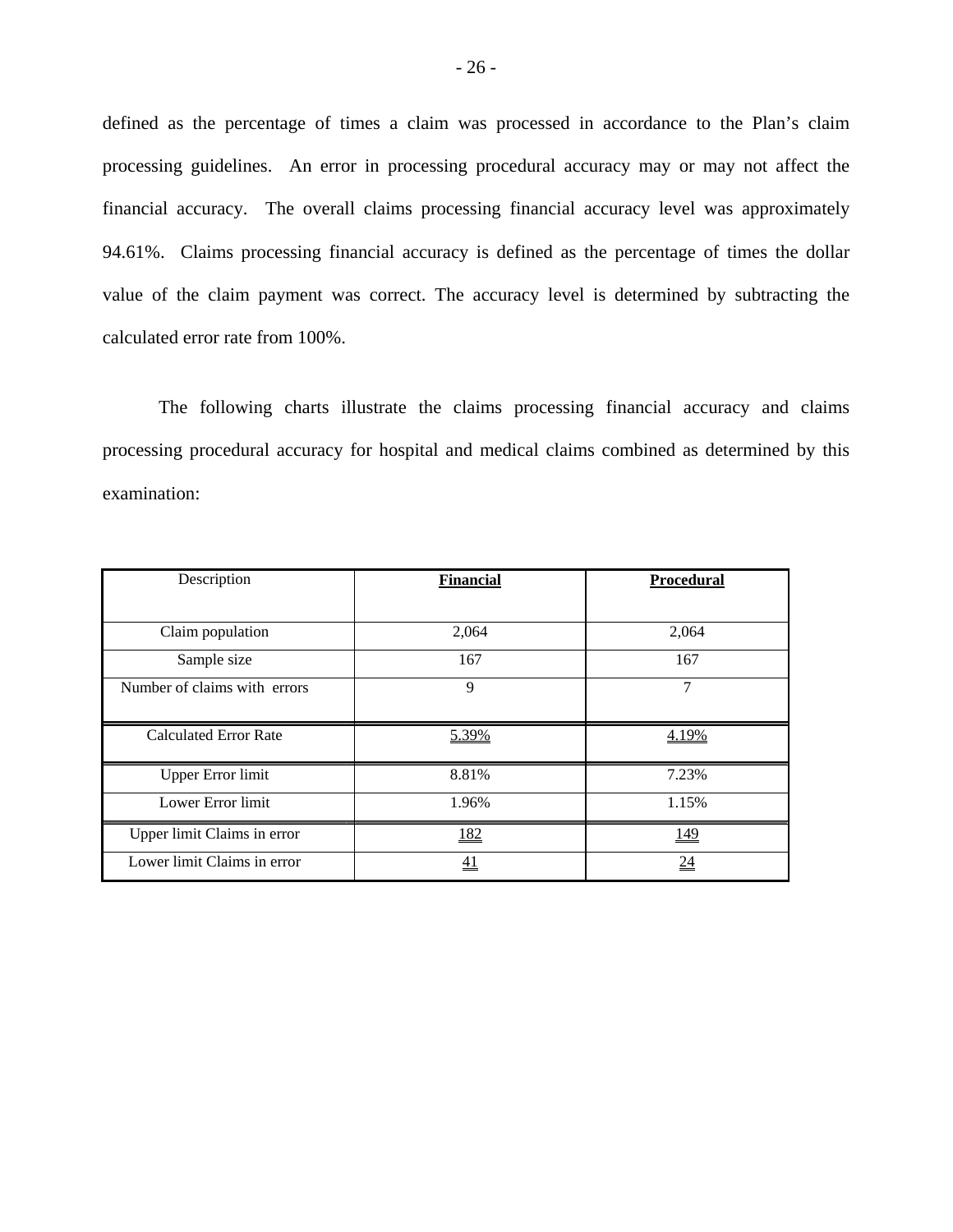#### **b.) PROMPT PAYMENT**

Section 3224-a of the New York Insurance Law, "Standards for prompt, fair and equitable settlement of claims for health care and payments for health care services," states:

"(a) Except in a case where the obligation of an insurer … to pay a claim submitted by a policyholder or person covered under such policy or make a payment to a health care provider is not reasonably clear, or when there is a reasonable basis supported by specific information available for review by the superintendent that such claim or bill for health care services rendered was submitted fraudulently, such insurer or organization or corporation shall pay the claim to a policyholder or covered person or make a payment to a health care provider within forty-five days of receipt of a claim or bill for services rendered."

"(b) In a case where the obligation of an insurer or an organization or corporation licensed or certified pursuant to article forty-three of this chapter or article forty-four of the public health law to pay a claim or make a payment for health care services rendered is not reasonably clear due to a good faith dispute regarding the eligibility of a person for coverage, the liability of another insurer or corporation or organization for all or part of the claim, the amount of the claim, the benefits covered under a contract or agreement, or the manner in which services were accessed or provided, an insurer or organization or corporation shall pay any undisputed portion of the claim in accordance with this subsection and notify the policyholder, covered person or health care provider in writing within thirty calendar days of the receipt of the claim:

- (1) that it is not obligated to pay the claim or make the medical payment, stating the specific reasons why it is not liable; or
- (2) to request all additional information needed to determine liability to pay the claim or make the health care payment.

Upon receipt of the information requested in paragraph two of this subsection or an appeal of a claim or bill for health care services denied pursuant to paragraph one of this subsection, an insurer or organization or corporation licensed pursuant to article forty-three of this chapter or article forty-four of the public health law shall comply with subsection (a) of this section."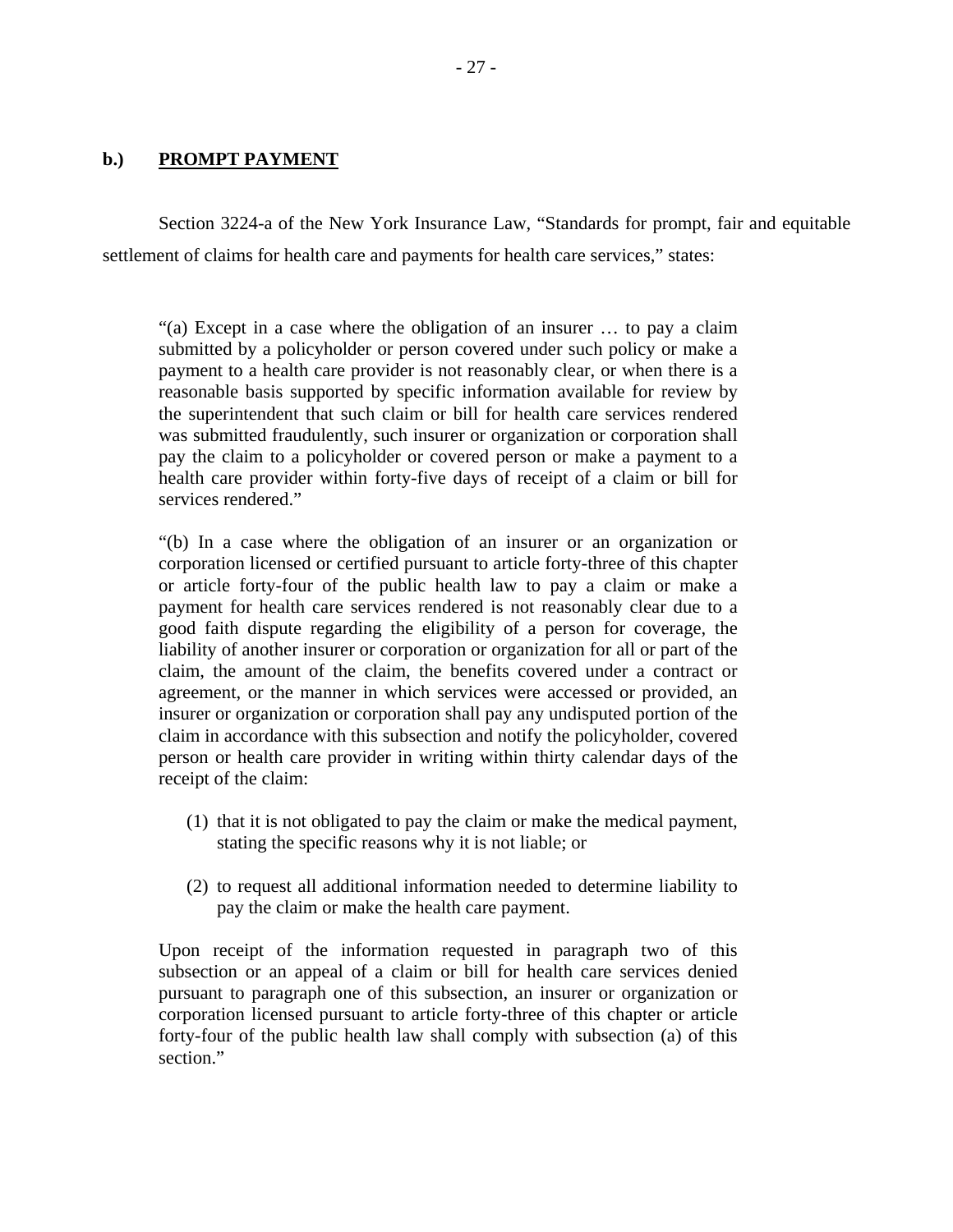"(c) … any insurer or organization or corporation that fails to adhere to the standards contained in this section shall be obligated to pay to the health care provider or person submitting the claim, in full settlement of the claim or bill for health care services, the amount of the claim or health care payment plus interest on the amount of such claim or health care payment of the greater of the rate equal to the rate set by the commissioner of taxation and finance for corporate taxes pursuant to paragraph one of subsection (e) of section one thousand ninety-six of the tax law or twelve percent per annum, to be computed from the date the claim or health care payment was required to be made. When the amount of interest due on such claim is less than two dollars, an insurer or organization or corporation shall not be required to pay interest on such claim."

In this regard, a statistical sample of claims paid during calendar year 2004 was selected from a population of claims that were paid more than forty-five (45) days from receipt. The claims were reviewed for compliance with Section 3224-a of the New York Insurance Law. The results of the review were then projected for the total population of claim payments made during the period.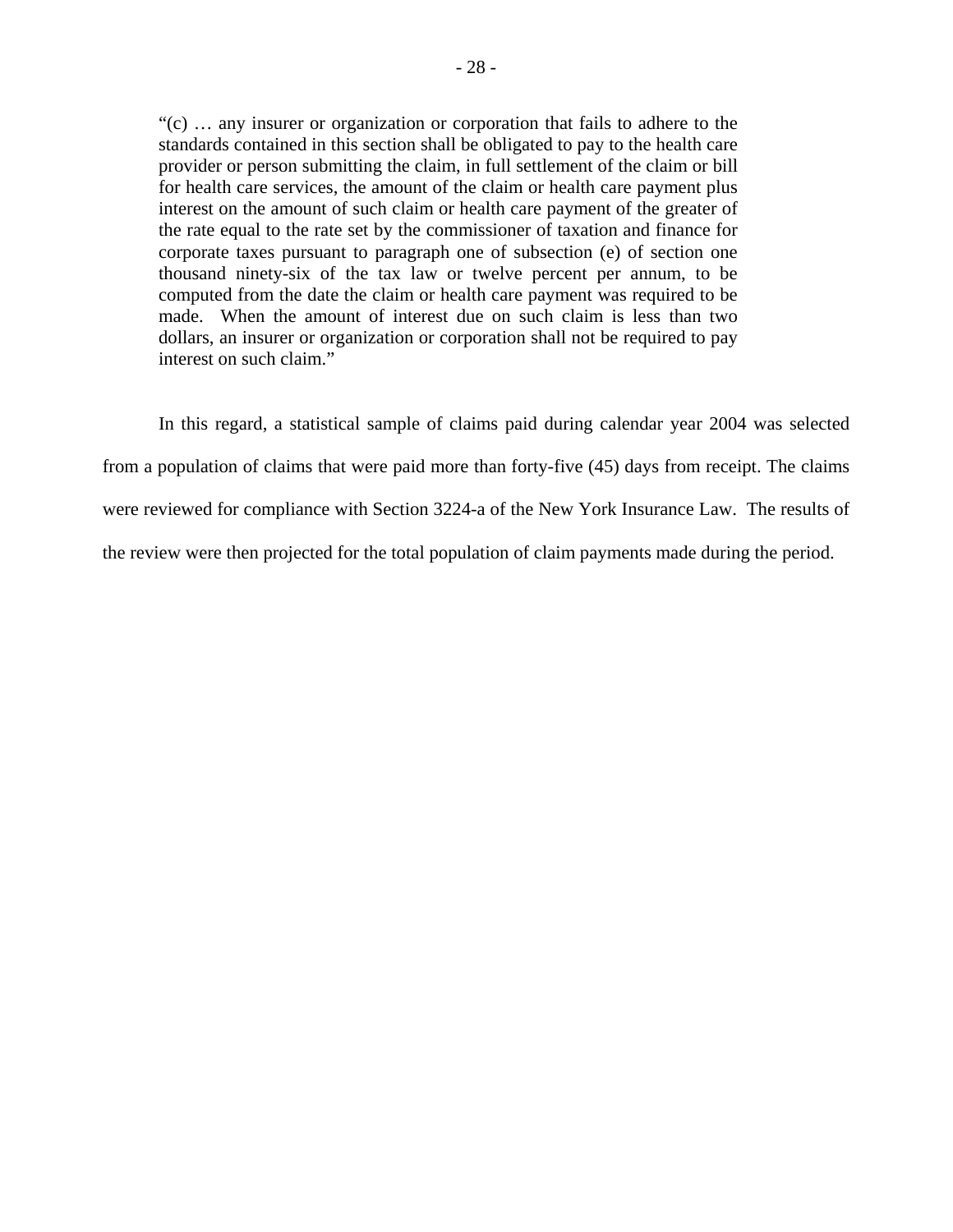The following is a summary of the prompt pay review findings for the combined Hospital and Medical claims paid over 45 days and denied over 30 days:

| Description                  | Paid claims over 45 days<br>Section $3224-a(a)$ | Denied over 30 days |
|------------------------------|-------------------------------------------------|---------------------|
| Claim population             | 543                                             | 368                 |
| Sample size                  | 167                                             | 167                 |
| Number of claims with errors | 21                                              | 18                  |
| <b>Calculated Error Rate</b> | 12.57%                                          | 10.78%              |
| <b>Upper Error limit</b>     | 17.60%                                          | 15.48%              |
| Lower Error limit            | 7.55%                                           | 6.08%               |
| Upper limit Claims in error  | $\frac{96}{9}$                                  | 57                  |
| Lower limit Claims in error  | $\overline{\overline{41}}$                      | $\underline{22}$    |

 selected the rate of error would fall between these limits 95 times.) Note 1: The upper and lower error limits represent the range of potential error (e.g., if 100 samples were

Note 2: Of the 21 claims found to be in violation of Section 3224-a(a), 7 claims also violated Section 3224-a(c) because interest due of \$2 or more was not paid.

It is recommended that the Plan comply with the requirements of Section 3224-a of the New York Insurance Law and make appropriate payment of all claims within the forty-five day period provided by the aforementioned section of the Insurance Law where there is not an appropriate reason for delay in payment as specified in Section 3224-a(a) and (b) of the New York Insurance Law.

It is further recommended that the Plan pay appropriate interest in those instances where the interest calculated pursuant to Section 3224-a(c) of the New York Insurance Law is \$2.00 or more and where there is not an appropriate reason for delay in payment as specified in Sections 3224-a(a) and (b) of the New York Insurance Law.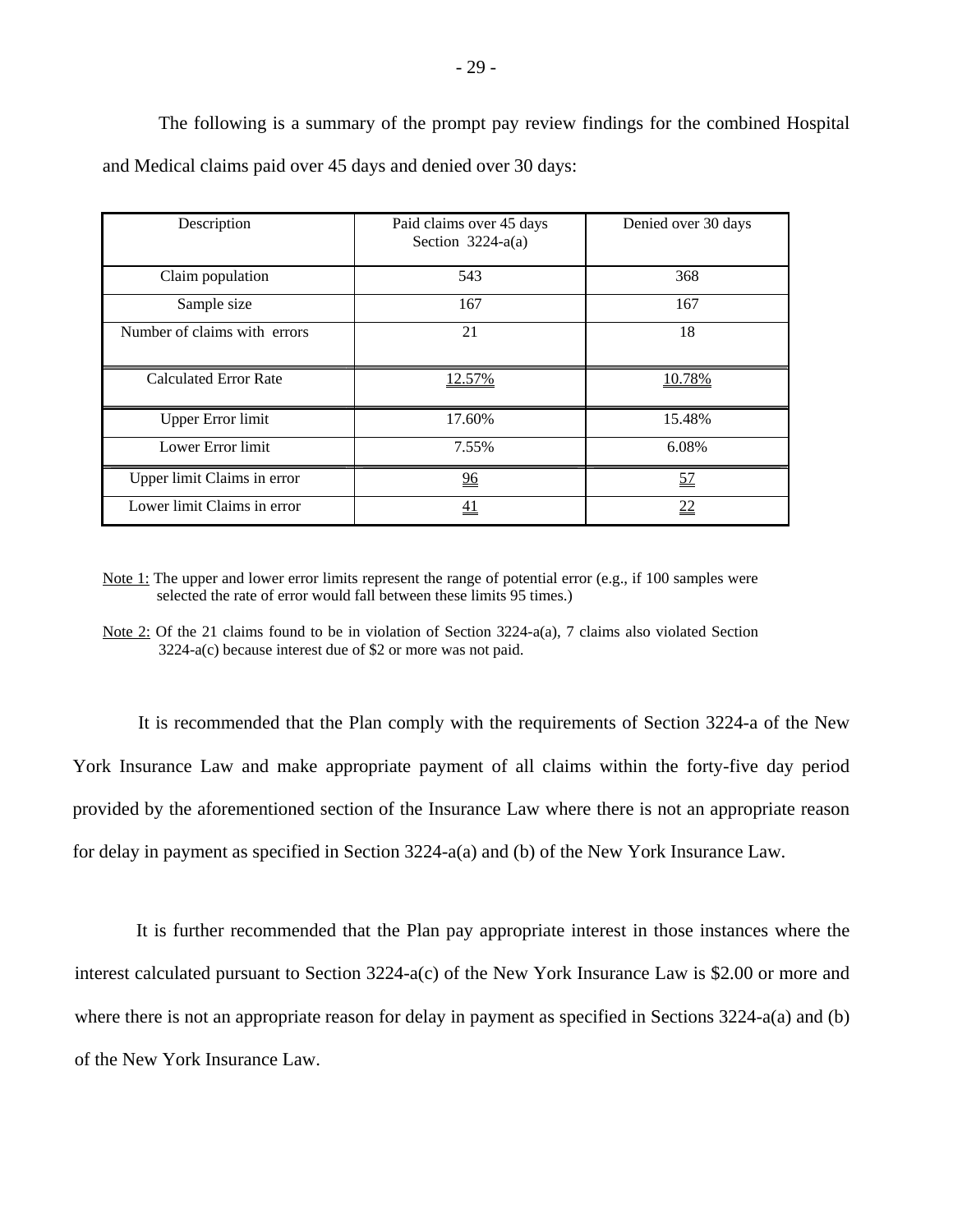#### **7. COMPLIANCE WITH PRIOR REPORT ON EXAMINATION**

The prior report on examination included four recommendations detailed as follows (page number refers to the prior report on examination):

#### **ITEM**

#### PAGE NO.

#### A. Board of Directors

It is recommended that the Plan set up a system of staggered 4 terms

The Plan has not complied with this recommendation. A similar comment appears in the current report on examination.

#### B. Accounts and records

1. It is recommended that the Plan exercise greater care in 12 the preparation of its annual statement.

The Plan has complied with this recommendation.

2. It is recommended that the PLAN comply with Section 12 1307(c) of the New York Insurance Law which requires a footnote, in all filed statements, showing the unpaid amounts.

The Plan has complied with this recommendation.

#### C. Disaster recovery

It is recommended that the Plan develop and maintain a 12 disaster recovery plan.

The Plan has complied with this recommendation.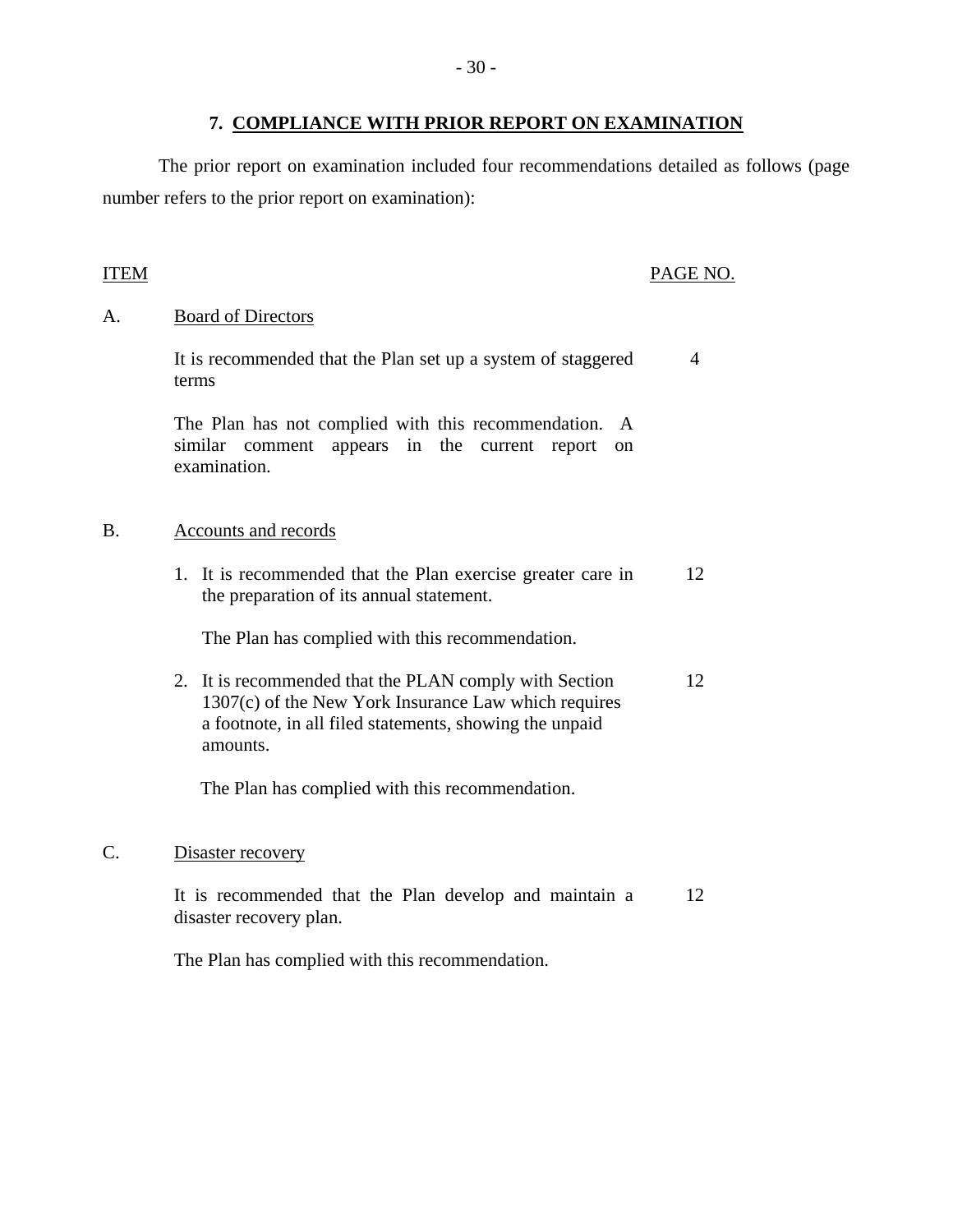#### **8. SUMMARY OF COMMENTS AND RECOMMENDATIONS**

#### **ITEM**

### PAGE NO.

#### A. Board of Directors

- 1. It is once again recommended that the Plan set up a 4 system of staggered terms for its directors.
- 2. It is recommended that the Plan re-structure its board 6 of directors so that its public and member representatives are composed in equal number in compliance with Section  $4301(k)(1)(A)$  and (B) of the New York Insurance Law.

#### B. Evergreen clauses 11

It is recommended that the Plan refrain from entering into contracts with is officers that contain evergreen clauses that are in violation of Section 4312(b) of the New York Insurance Law.

C. Reinsurance

It is recommended that PAC amend its reinsurance contract 14 with Zurich American Insurance Company to include the wording prescribed by Section 1308(a)(2)(A)(i) of the New York Insurance Law.

#### D. Administrative Services Agreement

It is recommended that PAC comply with the requirements 18 of Section 1505(d) of the New York Insurance Law and act to obtain approval from the Superintendent of Insurance relative to its administrative services agreement with RAHMO.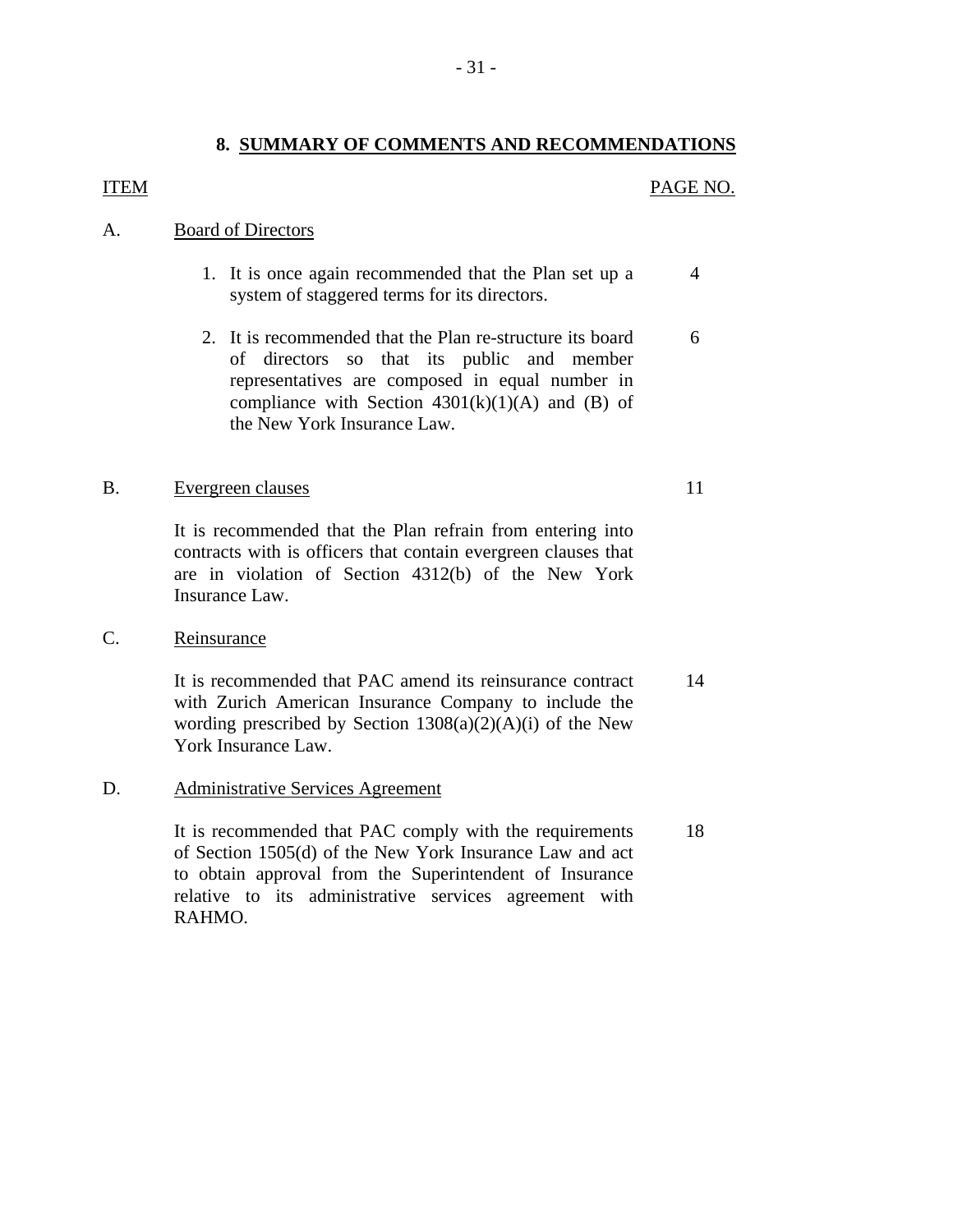29

#### E. Section 3224-a of the New York Insurance Law (Prompt Pay Law)

1. It is recommended that the Plan comply with the requirements of Section 3224-a of the New York Insurance Law and make appropriate payment of all claims within the forty-five day period provided by the aforementioned section of the Insurance Law where there is not an appropriate reason for delay in payment as specified in Section 3224-a(a) and (b) of the New York Insurance Law.

- 32 -

2. It is further recommended that the Plan pay appropriate interest in those instances where the interest calculated pursuant to Section 3224-a(c) of the New York Insurance Law is \$2.00 or more and where there is not an appropriate reason for delay in payment as specified in Sections 3224-a(a) and (b) of the New York Insurance Law. 29